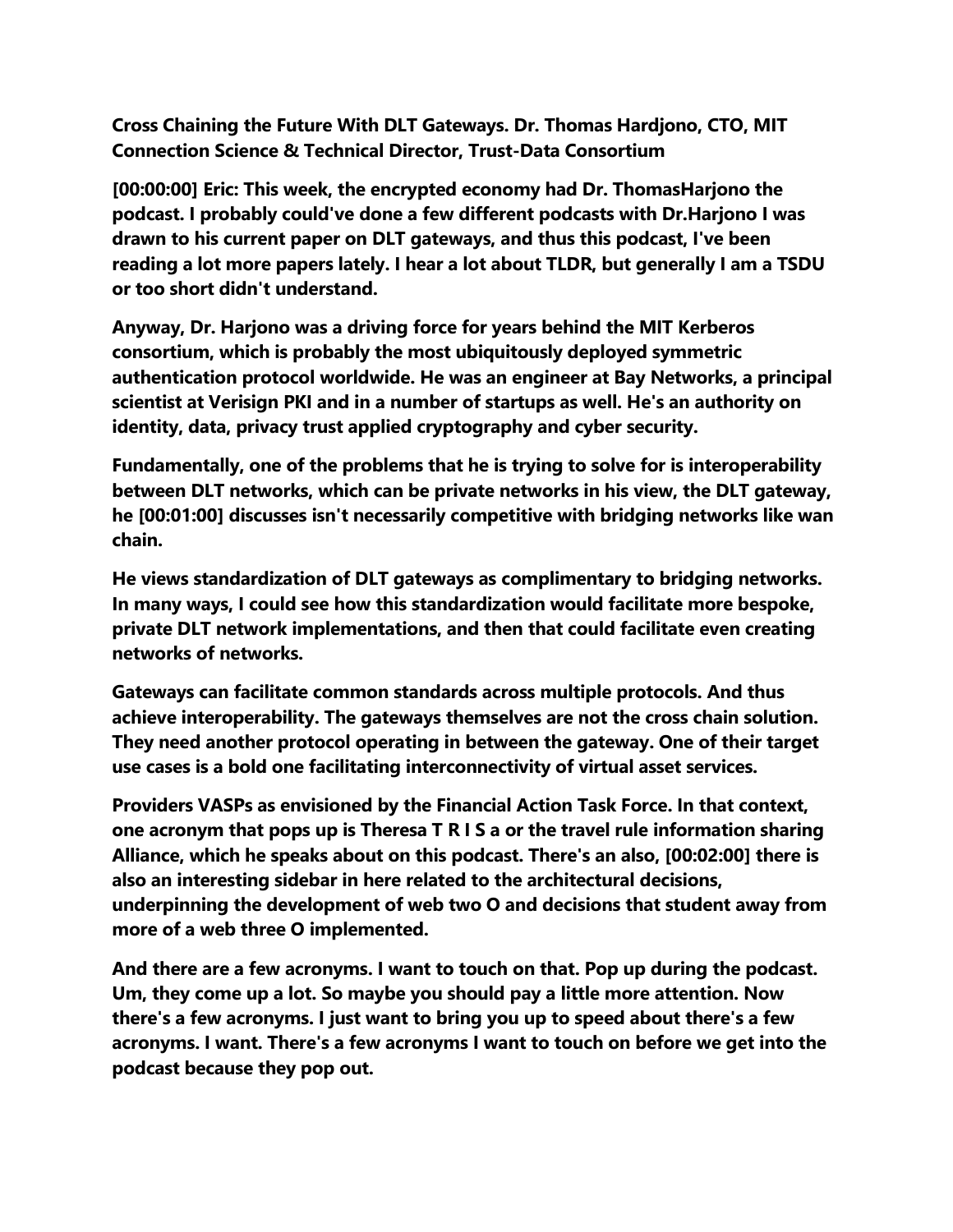**The light one is ODAC. This refers to an open digital asset protocol, which is a protocol that can operate between two gateway devices that Dr.Harjonowas involved in creating. But it isn't the only protocol that can operate between gateways. Another one is IETF. The internet engineering task force, which is a large open international [00:03:00] community of network designers, operators, vendors, and researchers focused on the evolution of internet architecture and the smooth operation of the.**

**His paper has been submitted for publication as a standard of the IATF, which means that it would have completed a rigorous review process designed to identify any open engineering issues. So at that drop, I bring you this week's episode with Thomas Harjonoalso, if you like this podcast where you think, you know, others, that would like it, please share it.**

**So we're with Dr. Thomas Harjono uh, currently the CTO of connection science and technical director of the MIT trust data consortium. Welcome Dr. Harjono.**

**[00:03:44] Thomas: Thank you, Eric.**

**[00:03:47] Eric: Um, so, uh, before we get into the podcast, maybe give us a little bit about your background and, um, what brought you to looking at, uh, I guess gateway mechanisms for public blockchain and [00:04:00] blockchain generally.**

**[00:04:02] Thomas: Great. Thank you. Uh, Eric again for having me on this podcast. So, um, I guess I am a child of the early nineties and, um, grew up through this whole, uh, internet revolution when, when TCP IP was not yet the CPIP and when the IP packet data structures were still not finalized. And, um, you know, so, so this is, this is I see parallels.**

**Today's world of, of blockchains and crypto and so on. And I think this is an exciting time. Um, and I wake up every morning thinking, wow, this is, you know, I'm living this twice over an hour. This is, this is pretty cool. Uh, so a bit about my background. So, uh, in the early nineties, of course, um, you know, uh, a number of companies, startups were developing, uh, solutions for IP routing.**

**And my first early job was in fact with a company called bay networks, which is now been [00:05:00] forgotten at the time. It was actually larger than Cisco and you know, it occupied, you know, 60% of the market. And, um, in that, uh, in that period, my focus has always been security. So IP security, uh, IP multicast security was a big deal back then.**

**And of course in those days before the iPod, the first iPod came out, it was all about DRM and DRM, uh, you know, data, uh, content protection. Yeah. And I moved on to the area of, um, X 5 0 9 digital certificates, which is essentially publicly, uh, uh, public**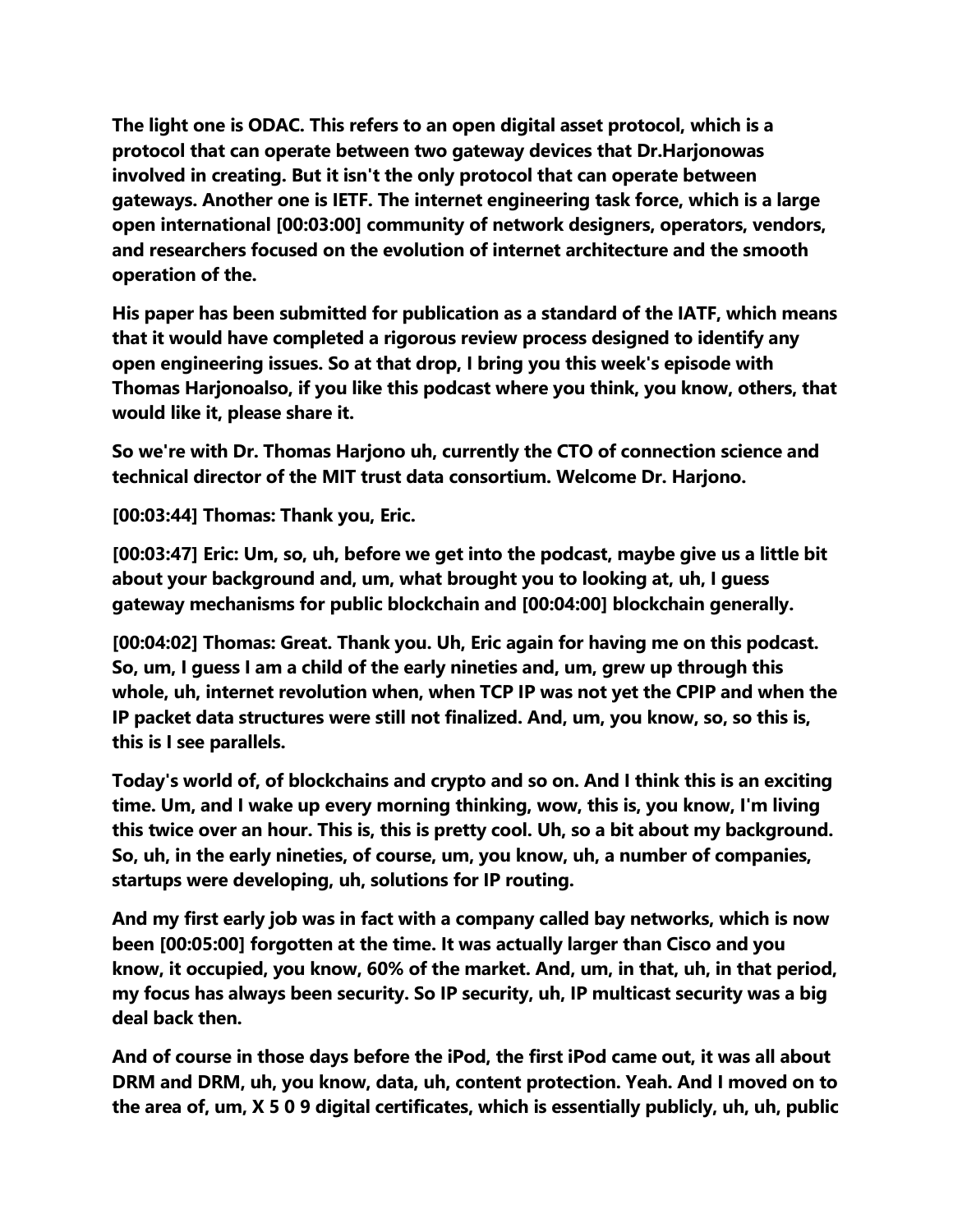**cryptography. Uh, and, uh, that was also deemed to be very crucial technology and today with, you know, with Bitcoin and so on, suddenly there's a Renaissance of interest in cryptography, particularly in public key type, you know, cryptography.**

**Uh, so I spent a few years there worked for a company called Verisign and understood the importance of, uh, services that provided public [00:06:00] key related, um, you know, functions, particularly for certain verticals. So the one I was very familiar with is the cable network industry, because back then kids used to hack the set-top boxes with the goal of getting free movies.**

**And the whole industry essentially moved over two or three years, uh, into this, um, Uh, device certificate model where you're in a setup box would have a certificate. And the network provider upstream would have the CMTS SIM test server, which is run by the cable provider would have the same thing. And so on.**

**Uh, uh, from there, um, I did a couple of startups, got burnt out and ended up at MIT, uh, running the Kerberos development teams. So Kerberos is an authentication protocol that originated from a 19 82, 9 84 paper. This is the famous Needham Schroeder. Uh, protocol, uh, those are big names for those societal [00:07:00] cryptography.**

**That's probably your lecture one week one, you know, symmetric key base authentication, which is kind of interesting because it's not publicly based. And so, uh, Kerberos was a core part of the famous MIT project, Athena that included different parts, such as the X windows, for those who remember X windows, that is the grand grand daddy, daddy, or what we have today in the computer, which is windows on, on the PC, on the Mac and at MIT, um, you know, people wanted to share resources such as files and file systems.**

**And there wasn't, there was no authentication protocol. There was nothing. And so. This project started way back when, and, uh, when I took it over, you know, um, back in, what is it now? Uh, 2007, you know, we were trying to find a way to move the code forward because what had happened was the code actual software had been included, embedded within [00:08:00] products, such as active directory, which is the Microsoft flagship product.**

**And therefore, basically any. Um, company and enterprise, it runs Microsoft of any version, you know, client and server would have our code in there. And so Microsoft has done awesome. Beautiful work on top of the Kerberos has got, has got amazing, amazing, um, features that we could, we need this special podcast is to talk about the features of, of Microsoft Kerberos and of course, uh, Mac of, you know, um, you know, is on Kerberos as well.**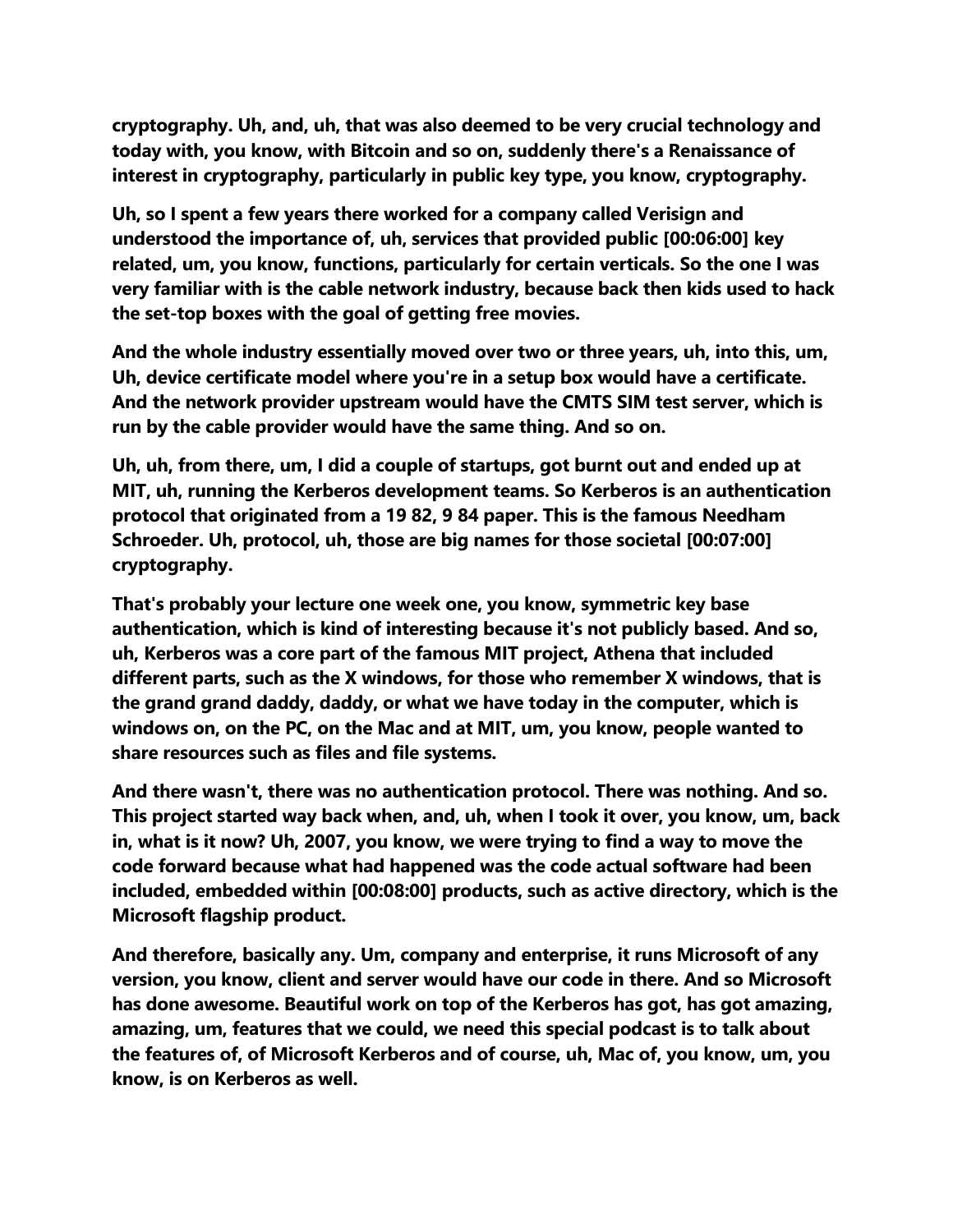**So that was part of, you know, our achievement MIT was, you know, during this five, six years that I was leading it, we had a whole bunch of companies come and say to us, like, what features do you want? Right. So, so that was, uh, the MIT Kerberos foundation and the Kerberos protocol development is still running.**

**It's still ongoing. It's. Primarily done through, um, you know, emails and, and so, um, I've stayed on a MIT to the [00:09:00] addictive place, as you know, this is so much going on. And, um, you know, back in 2000, I think, um, eight or nine, I read this, uh, you know, in the Nakamoto paper and kind of, kind of yawn, okay. Like this is, this is beautiful.**

**This is beautiful work, you know, three different pillars of, of design of construct supporting this currency. But Hey, you know, I was, I was around when Digicash people might remember, did you cash withChaumway back? And I was excited back then and it was, uh, it was, I was disappointed. Okay.**

**[00:09:35] Eric: I'm not going to get burned this time.**

**[00:09:37] Thomas: Yeah. You know, and like, oh, what happened? Digicash didn't go anywhere. But the credit card industry did the card payments industry. You know, blossomed in the last 20 years. And so I said, okay, yeah. Okay. And I Bitcoins. Yeah, that's nice. But like who would use a Bitcoin for goodness? You know, a little little did I know that, you know, I paid attention and of course I think for me, the, the, the, the real sort of meat [00:10:00] of, uh, was when, um, Ethereum came along with the smart contracts.**

**Right. It's okay. This is a very interesting construction. So we've been looking at that. So back to your question about gateways, um, the internet design, um, of, you know, of the eighties and nineties also faced the same dilemmas that we had local area networks LANs that employed specific, not just specific cabling technology, but specific packet data, packet, structure, technology.**

**And so how do you interconnect these networks? Um, there's a thing called, you know, border gateways that are using the internet today. So the same architecture, uh, you know, it's kind of where we're visiting the same architecture for the purposes of, of, um, blockchain and blockchain network, interoperability and crypto.**

**[00:10:51] Eric: And so moving out of the, I guess, you know, we're, we're, we've been in sort of the hype cycle stage, which has generated a lot of attention [00:11:00] onto crypto, but as we start to move out of it, how do you anticipate these lay a layer one, uh, public blockchains evolving from here?**

**[00:11:10] Thomas: Um, a very good question. This is actually one of the motivations for.**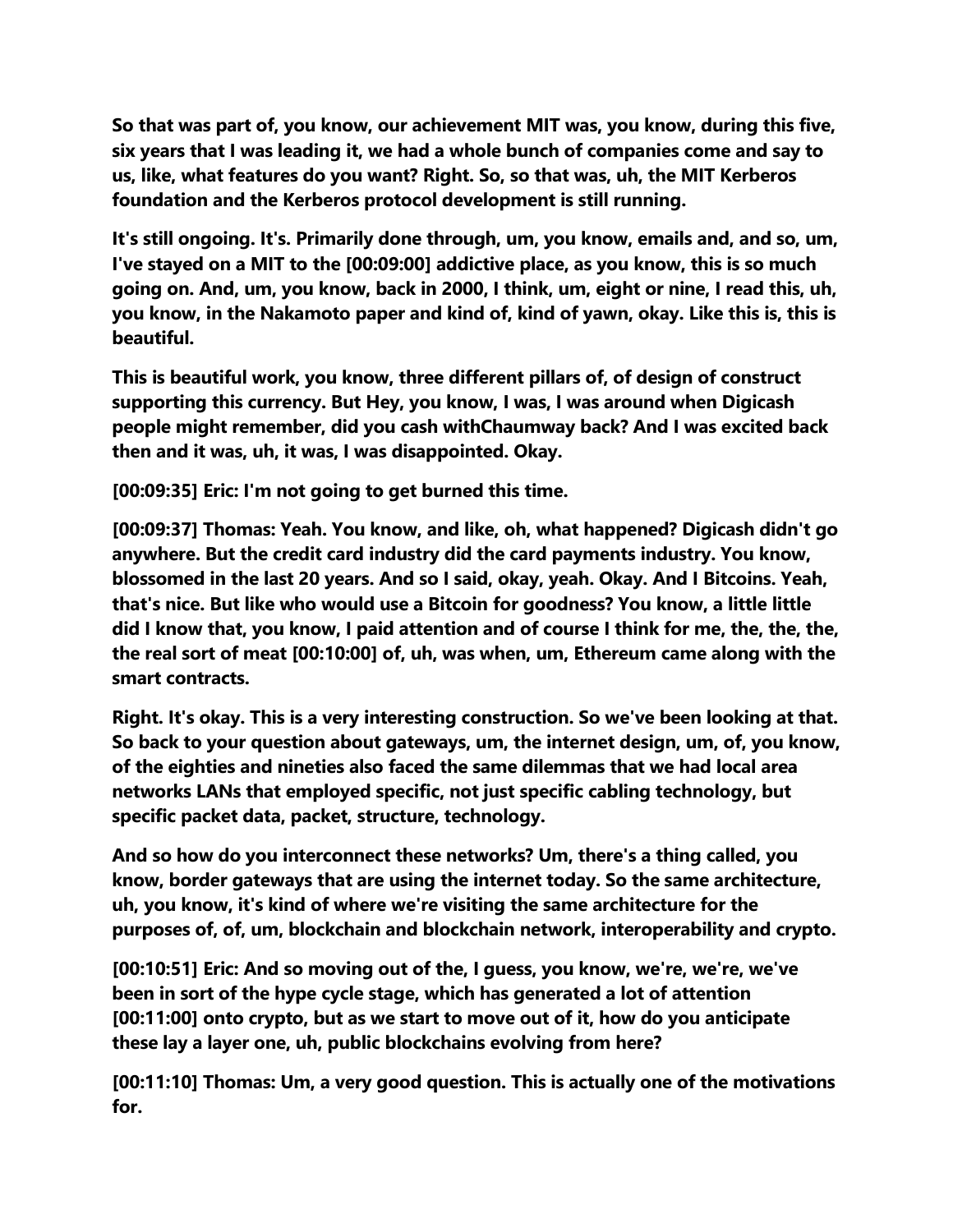**For gateway. So, so, um, when we looked at gateways, uh, we tried to undersell it. So first of all, why did we have this CPIP to begin with? And for those who are interested, um, one of the big names, you know, so modern, like the heroes of mine, you know, there's been surf and Bobcat, and of course there's, there's, uh, Dave Clark at MIT.**

**Dave Clark's got a nice new book, I think last year or year before on, on the history of making the internet. But, but the motivation back in the late sixties was the fact that the United States communications both. Uh, civilian and defense was based on this connection oriented teleco model. So the theory was that it, you know, in those days, the cold war, remember the enemy could just whack would just bomb in a couple [00:12:00] of phone, major phone exchanges, and we won't have any communications right into it.**

**So, so this whole routing model was developed and, um, in, in, uh, so, so in, in Jose's that the, you know, just telcos was like one company, right. They, you know, at and T told us what the packet, AT&T told us, everything, right. Find that word for a time. Now I, you know, this whole gateway model is trying to address the same problem that you have, um, a proliferation of these, uh, networks that essentially hold assets.**

**Right. But then there's this problem of asset mobility and survivability. So another big event, I, you know, that, that people, I think sort of gloss over it was the CryptoKitties. So CryptoKitties. Placed the Ethereum network, almost at a standstill it's sort of halted. And this brought the question of survivability because back in the sixties, the reason why DARPA and the [00:13:00] army and so on plays so much investment in the internet was certain communications survivability.**

**So today, do we have equivalent survivability? If, if tomorrow there was a day zero virus that crippled, you know, 90% of all the mining nodes, you know, uh, forging nodes, thinking nodes of a network. My asset is stuck there. I can't move it out. Right. So how, how do, how do you solve this problem? Because for investors don't want to know about this investors that say, if I want to sell it now, I expect that the it will be settledd in the next five seconds.**

**I don't want this business about, well, gee whiz, we've got, uh, you know, blockchain, uh, overload and the transactions are very slow today. It's like, it's, it's not, you know, that's not acceptable for, you know, the today's sophisticated traders in wall street.**

**[00:13:54] Eric: Right, right. Um, and do you see a proliferation of more layer, one [00:14:00] blockchains, more private blockchains?**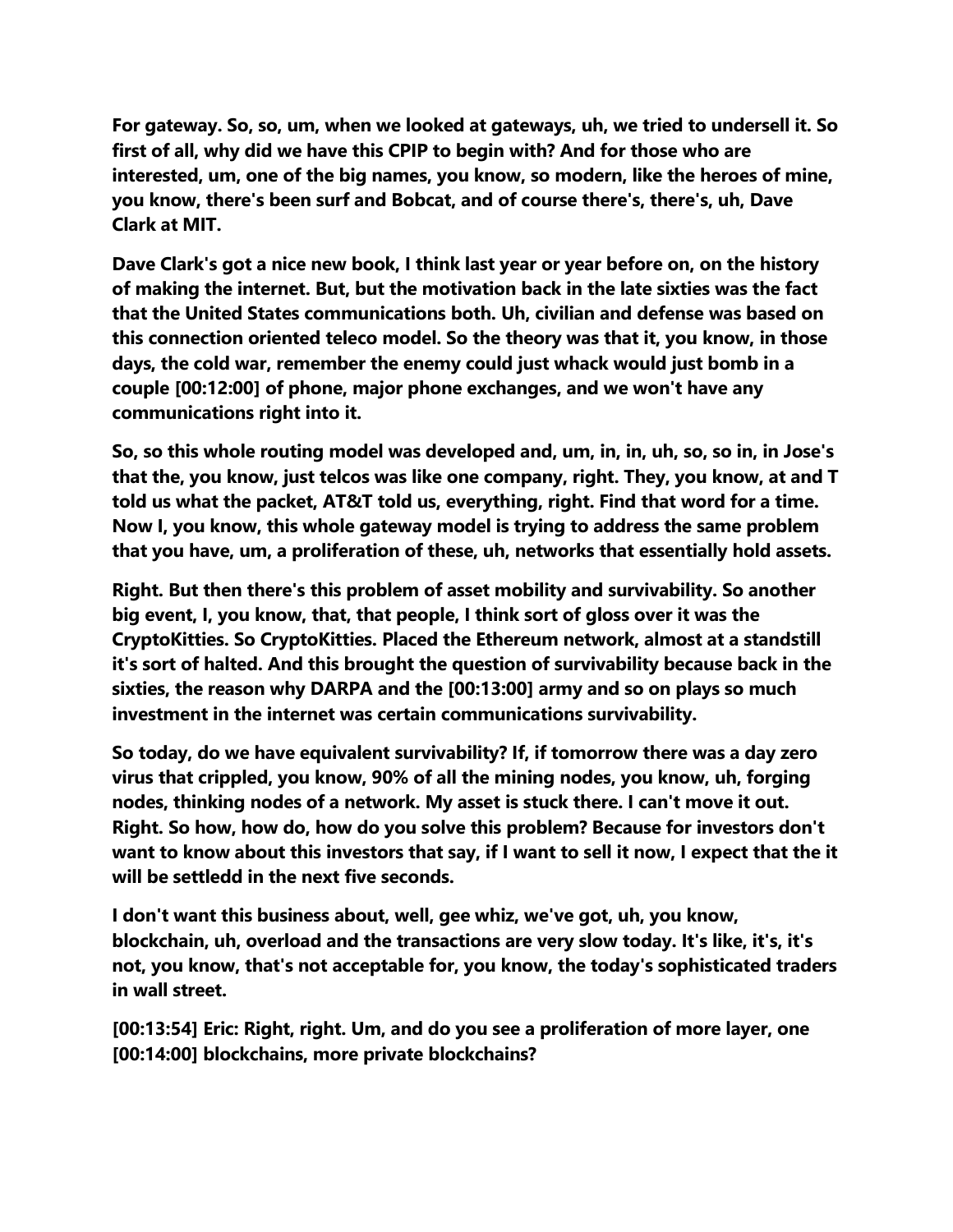**I mean, I guess you could say both, but do you think there'll be a consolidation? Uh, probably not so much among private blockchains because those I think would just continue to proliferate. But do you see a consolidation against layer one blockchains or do you think we have a long way to go still before we get to that**

## **[00:14:18] Thomas: point?**

**Uh, that's a, that's a good question. I'm. I eventually there needs to be consolidation. And then I think just, just sort of just human beings have a limit to how much complexity our brains can handle. Right. And at some point in time, we'll all say, okay, enough, although this, you know, different variations of a blockchain let's, let's, you know, set a lot of like three of this, a small number, uh, with, you know, inbuilt functions that are relevant for, you know, certain types of transactions.**

**And what will happen would I think is the same technology that's used in the public networks will just be adopted inside private networks. It's just easier because [00:15:00] you know, if you're an enterprise or your consortium and enterprises, you know, you just want to buy software and run. Okay. You don't, you don't, you don't want your internal, a dedicated team to be doing software maintenance, you know, every week and then developing its own versions and force.**

**Right. So, so at layer one, I think there'll be consolidation over time. The question is, will. Because, you know, people are still, so does this negative aspect. Audience can feel free to disagree with me. There's this, uh, aspect of speculative investments that's driving creation of yet different, uh, blockchain networks, private networks for literally for the purpose of leery, you know, um, you know, what's the, what's the polite word say of saying this rising, increasing the price of the, you know, uh, endogenous token of that network.**

**Right? So it's self-serving right. And that can only last for a while. Right. You know, this particular network, so to [00:16:00] tokens has gone up price 30% this week. Why? Because some other company decided to use that service. Right. But then what happens? You know, if, if you repeat this multiple times, you know, we end up having a thousand different non interoperable systems.**

**Right. And there's no incentive to work together because right now the goal of many of these, you know, um, private asset net, which is to capture. As much of the audience as possible, so it's not in the interest to do interoperability.**

**[00:16:28] Eric: Right, right. I agree with that. So. Okay. So, so moving, uh, moving forward, uh, your, your paper, uh, actually it is a paper in draft, right?**

**The interoperability architecture for, uh, distributed ledger technology gateways. Um, so, uh, we'll include a link in the show notes. Um, but it is still a, it's still a work**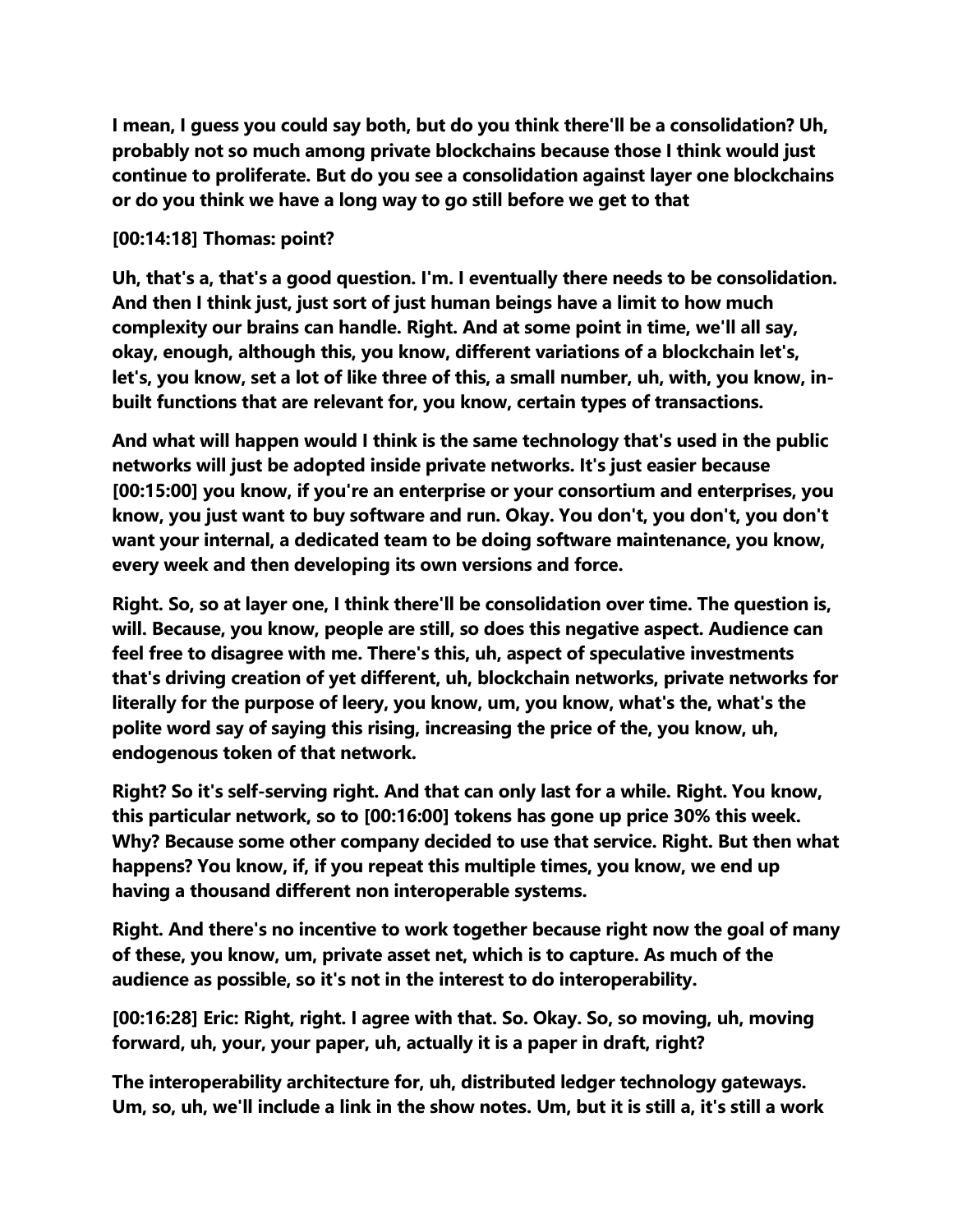**in progress, but, uh, it's largely written, I guess, for collecting feedback. Uh, has there been a lot of feedback or you, you contemplate contemplating certain sections of it?**

**[00:16:57] Thomas: Uh, yeah. So, so a bit of [00:17:00] background about, about the it's called an internet draft. So in the IETF, the, the way, you know, standards are a form is through these drafts. And then if there's a sufficient interest, a working group is created andIETF waters, we went to the IETF is because it's an open organization.**

**So the idea is that, you know, what, what things can we standardize today in terms of writing specifications? And the reason is because if you look at the traditional banking and I think even future banking, um, there needs to be a written specifications. It's, it's not enough for some industry verticals to just have a.**

**User guide and say, well, that's, that's the RFC, that's the guide. Right. You know, so the, so that the IETF, um, uh, sort of spec process is very, um, you know, rigorous, right? So the, the drafts, you know, I've seen drafts some of the, you know, drafts like for the, uh, open, authentication token, [00:18:00] it went through like 32 different iterations.**

**So it's draft 0, 0 1 all the way to 0, 0 32. It took about two years, three years, very contained. And then it gets reviewed by everybody and then it gets reviewed by the security experts and then it gets, you know, so there's multiple cycles of reviews because often there's in precision in language that confuses people.**

**There's this other does errors, you know, literally. And that sometimes there are components. For example, if you're doing a draft on a particular cipher, a cryptographic algorithm, uh, you, you have to specify every byte every bit. And every function, you know, down to the detail there, there's no hand-waving here and it's, and it's a printed document.**

**And the goal is that if, if this document is to be given to an engineer that yeah, maybe you're familiar with the area, but it's never done it before that engineer needs to be able to integrate. I would say [00:19:00] 70%, 80% of the material in the RFC. And of course there's always going to be 20%, 20% percent of questions.**

**Like, what does this mean? What does that mean? Right. So this is, this is a normal engineering process and this is how you have interrupt because. You know, the, the, the documents that, that become RFC in the IATF, the authors have to surrender surrender. They have to give an IPR statement basically saying, okay, we are willing to give anybody maybe for example, ran non-discriminatory Tory sort of access to**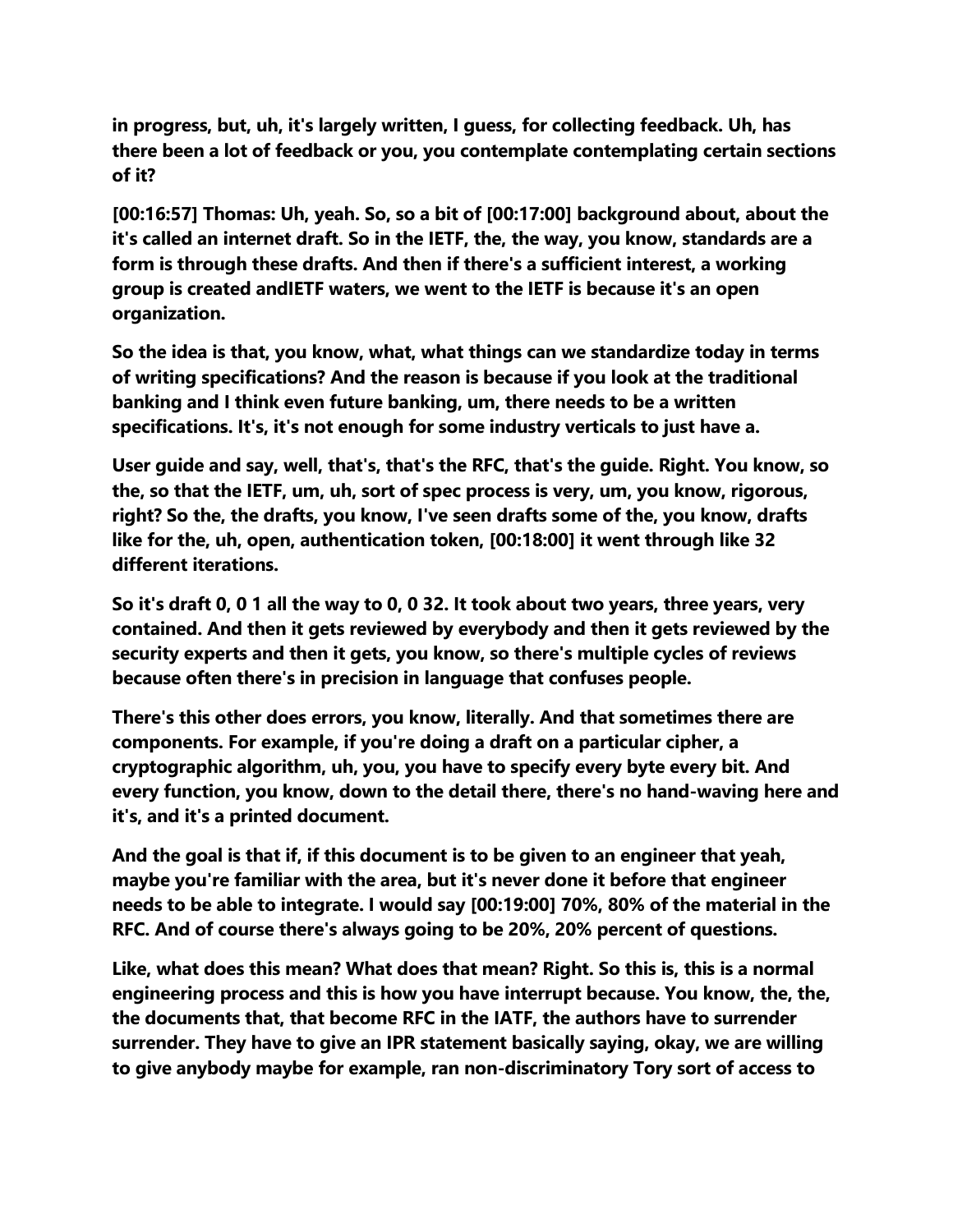**our patents that are relevant to implement this draft because it benefits though industry.**

**This particular RFC of particular tech, you know, specification gets adopted because, you know, people want value and value typically lies at the higher levels of the stack, as you know, Eric. Um, you know, so for example, you know, in the, in the movie streaming industry, right, they don't care about the DCP IP packet, but it has to be there [00:20:00] everybody in the, in the network implement, you know, so the value goes up, you know, increasingly as you go up the stack.**

**And so, you know, um, there's a dependency then this is where this whole layer model becomes important. And I, I like the way people using layer one layer two is I think we're going to end up with at least layer four layers, L three and L four that's yet to be discovered, discussed, argued, you know, fought about**

**[00:20:27] Eric: for sure, for sure.**

**Well, well, humans have a way of, uh, making everything more complex over time with periods of consolidation. So, um, back to the, to the gateways, um, Let's define the gateway construct a little bit in terms of, you know, its connection points, obviously. So, so just to introduce the concept a little bit more, um, you know, there, you know, we've covered bridging before on, on the podcast, uh, we had a, uh, bridging [00:21:00] across 10,000 blockchains with Jack Lu and Weija Zhang of Wanchain**

**that was a, a great episode. We learned a lot about, uh, how bridging occurs gateways are different. It's a different methodology.. Right? And so that's what we're going to be talking today about it, which is that's something else being the gateway, but just from an architectural perspective, um, in terms of moving assets much in the way you do for bridging.**

**How would you, how would you describe, uh, gateways and how would you differentiate it from, from bridging just for the purposes of better understanding?**

**[00:21:34] Thomas: Sure, sure. So I actually listened to that podcast. That was, that was a very good podcast. I learned a lot, actually. So, so the, the idea of the, the bridge of the, sort of the gateway into IETF comes from the BG border gateway protocol, which is also a gateway.**

**And you can buy actual routers that expensive routers that implement the BGP protocol. So the idea of. The gateway [00:22:00] is that, uh, you have peers, so you have a one gateway that stands in front of one blockchain network, a one DLT network, and you have another one, a second one that, that, you know, stands in front of, you know, the, um, the second network.**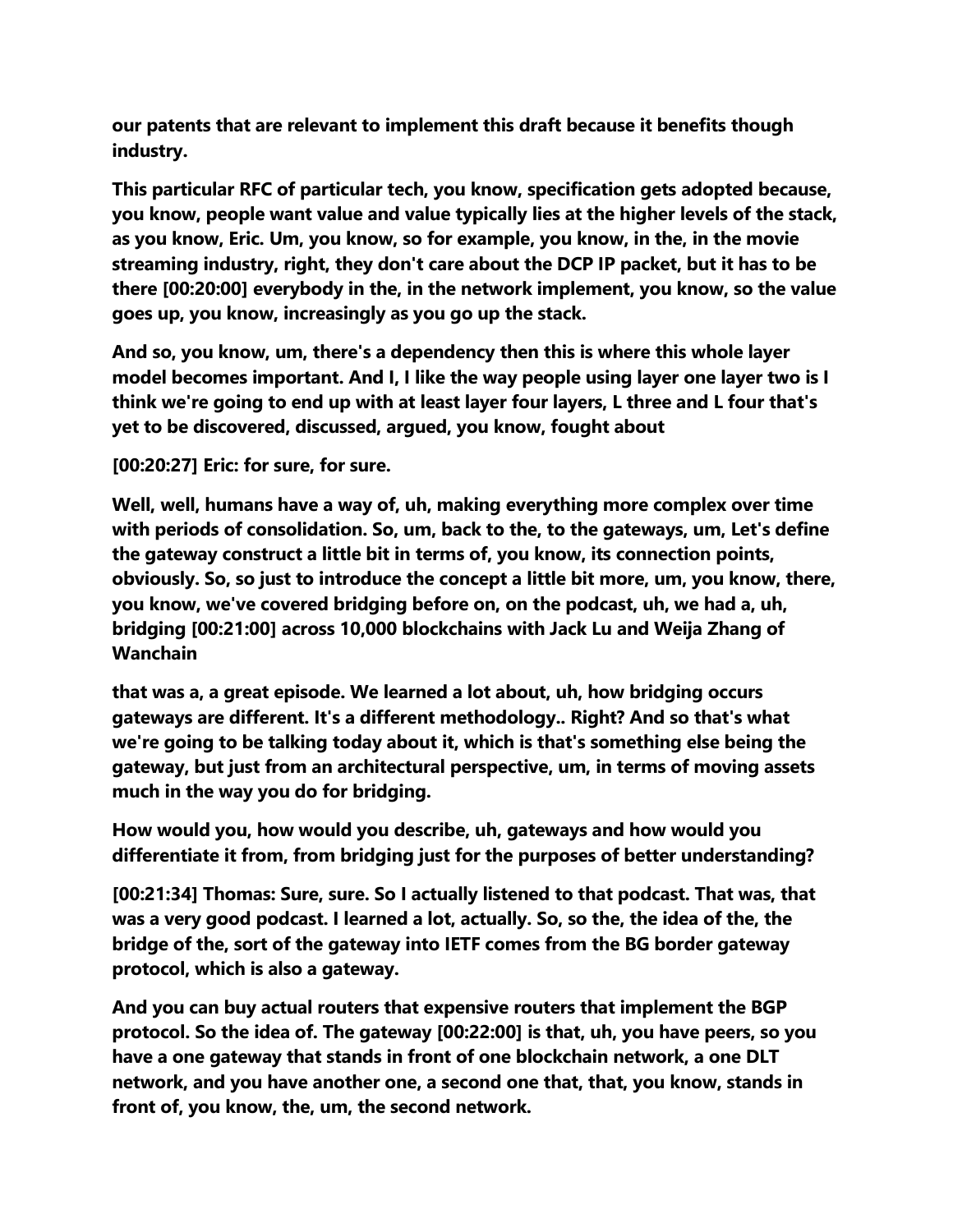**And of course it needs to network. You can have multiple gateways and we can talk about how, you know, what, uh, strategies would you use to select, you know, a particular gateway and any point in time. Right. And, and so the idea would be that when you do an asset transfer right now in that yet we're just looking at unidirectional, right?**

**And, uh, if we, if we cannot do unidirectional, we wouldn't be able to use bidirectional or do all this fancy stuff like, you know, atomic hash locks so just something very simple that the IETF always fashioned them. Let's do the simplest thing and build from there. What's the findability. So here's the building block.**

**Uh, so you have gateway G1 in front of blockchain, V1. You have gateway G2 in front of blockchain B2 so G one is peered with G2. [00:23:00] So, uh, we need a separate mechanism for, uh, G one to discoverG2 that we can talk about that. So the idea would be that here's an asset that's in blockchain, B one, it needs to be disabled or extinguished.**

**So this is you you've heard this phrase before the, the burden, uh, what's the phrase, a burner or lock or, yeah, so you, you want to lock, uh, and eventually extinguish the asset, which has economic value, which is what makes it very complicated. And. Move the value, uh, to the second blockchain and recreate regenerate the value in the second block and assuming at the protocol and the packet, uh, at the L1 layer, this is possible, right?**

**It's, it's, it's quite conceivable. It's not possible. So for example, if I have a land certificate for, you know, by my nice, you know, a hundred acre property in The Bahamas, you know, in blockchain D one, and I want to move [00:24:00] it to blockchain, B2, and B two happens to be Bitcoin. Well, not there's packet in Compton, incompatibility, you can't do that.**

**Right. So, so assuming it's. To when you can do that. So we need a commitment protocol that is robust, and we've been looking at the traditional database commitment protocols, which is the two phase commit protocol. And actually it's the better one is a three-phase commit protocol. So the reason why we're looking at that, that particular protocol, because we want the traditional acid properties, ACI D, which is you want atomicity.**

**Uh, so, uh, while that unidirectional transfer is happening, uh, it, it can't be in defeated. It needs to be, uh, atomic done or not done. There's no, there's no half, half finished, you know, finish everything on, not, not finished at all. So this would be atomic, uh, see, it needs to leave both sides in the consensus state.**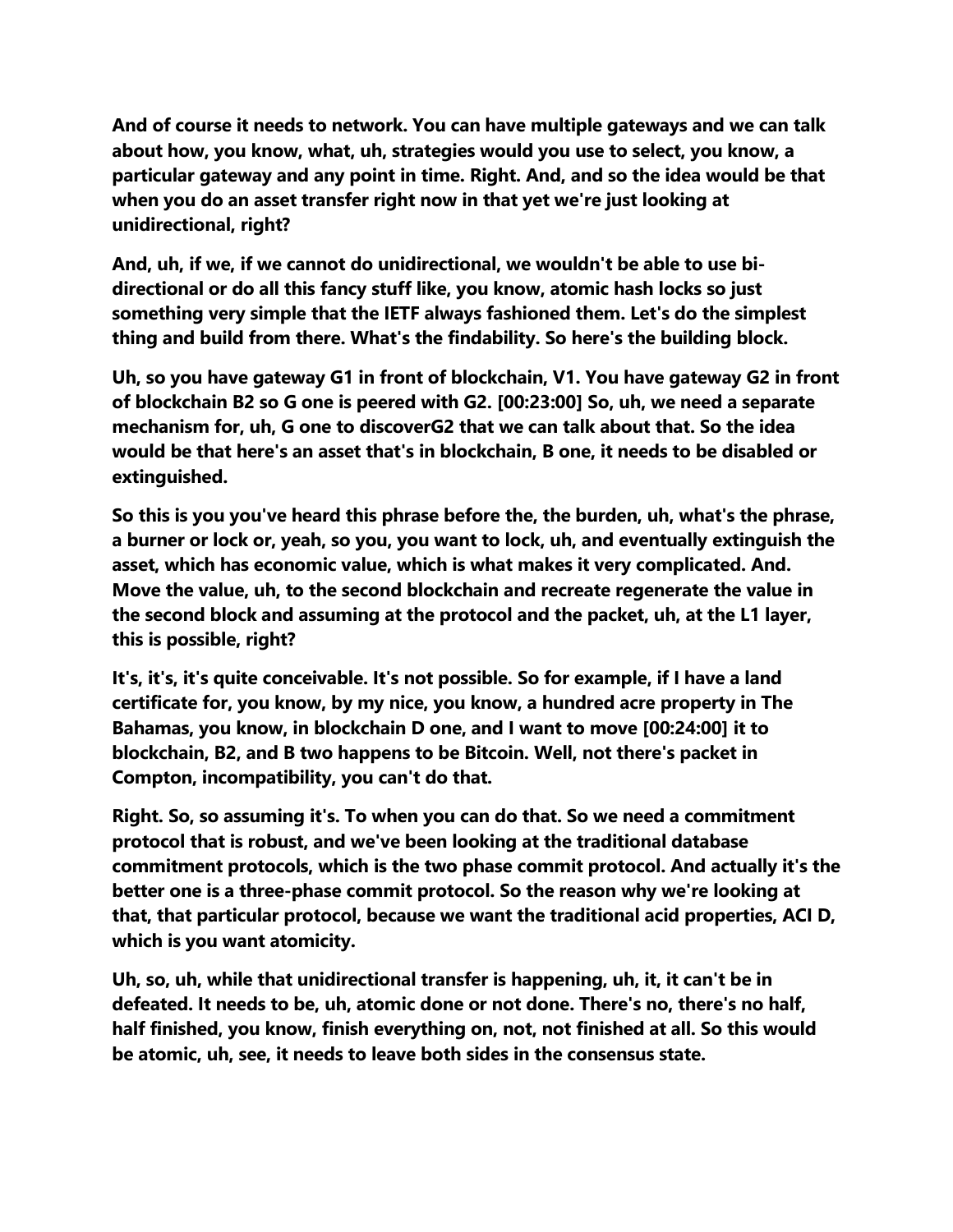**So consistency, uh, number three is, uh, isolation. So, so, uh, while this is happening, uh, [00:25:00] you know, you can't, you can't do double. Right. So, so this is, uh, and then, um, the durability, what it's done, it's done. There's no, there's no backing off. There's no rollback. Right? And so if you, if you made a mistake, you just send it back again, but, but you can't undo a particular.**

**Um, and so, so in distributed databases, this is the model that, that, um, has been used directly in high-speed transaction database systems. That in fact, underlying, if you go to wall street, look got all the networks and databases. This is the technology under the hood. They might not call it two phase commit or three phase commit, but, you know, um, that's, that's the paradigm that they use.**

**So we're using that between and G2. And so there is a number of issues. So in. Uh, you know, and we're trying to extract that some principle design principles, just the way the internet has designed principles. So, um, for block two, the first blockchain be one, you know, we don't know what that [00:26:00] particular consensus mechanism is going to be used in, in V1 or what packet data, data structure is going to be used there.**

**Does it allow locking? Does it support, uh, you know, escrow, we don't know, right? This is, this is the other problem that, that in order to be universal, uh, you know, we don't know how we cannot know in advance what B one is going to be. So the scope of work in the IETF is simply the, the facing side view on**

**Right. And the design principle is that a G2 does not need to know the interior constructions and designs and resources and addresses. And what have you of the other blockchain, B one and vice vice versa. Just the way today to routing domains. They don't need to know the subnets and sub-net IP addresses and the sub-net writing pro all of the other, you know, networks.**

**So you want to hide it. You want, I think, in, in the draft, [00:27:00] in the IETF draft, I think we said, um, opaqueness, what was the, the opaqueness principle? Right. So, so, and that is to promote scalability. The internet today scales beautifully because each network is opaque to other, it only shares minimum information about routes through the BGP.**

**Uh, routing product. That's the purpose of the BGP is to advertise that if you're on a rock to this particular domain in this side of the world, you can ride it through me. And that that's all, that's all it does. It says route available. Right? Right. So this is back the roots of BG. So this is what inspired the gateway to gateway protocol.**

**Uh, the second document that, that actually defines what this protocol is, it's called ODAP, which is a open digital asset, uh, protocol. And it's, it, it defines a number of**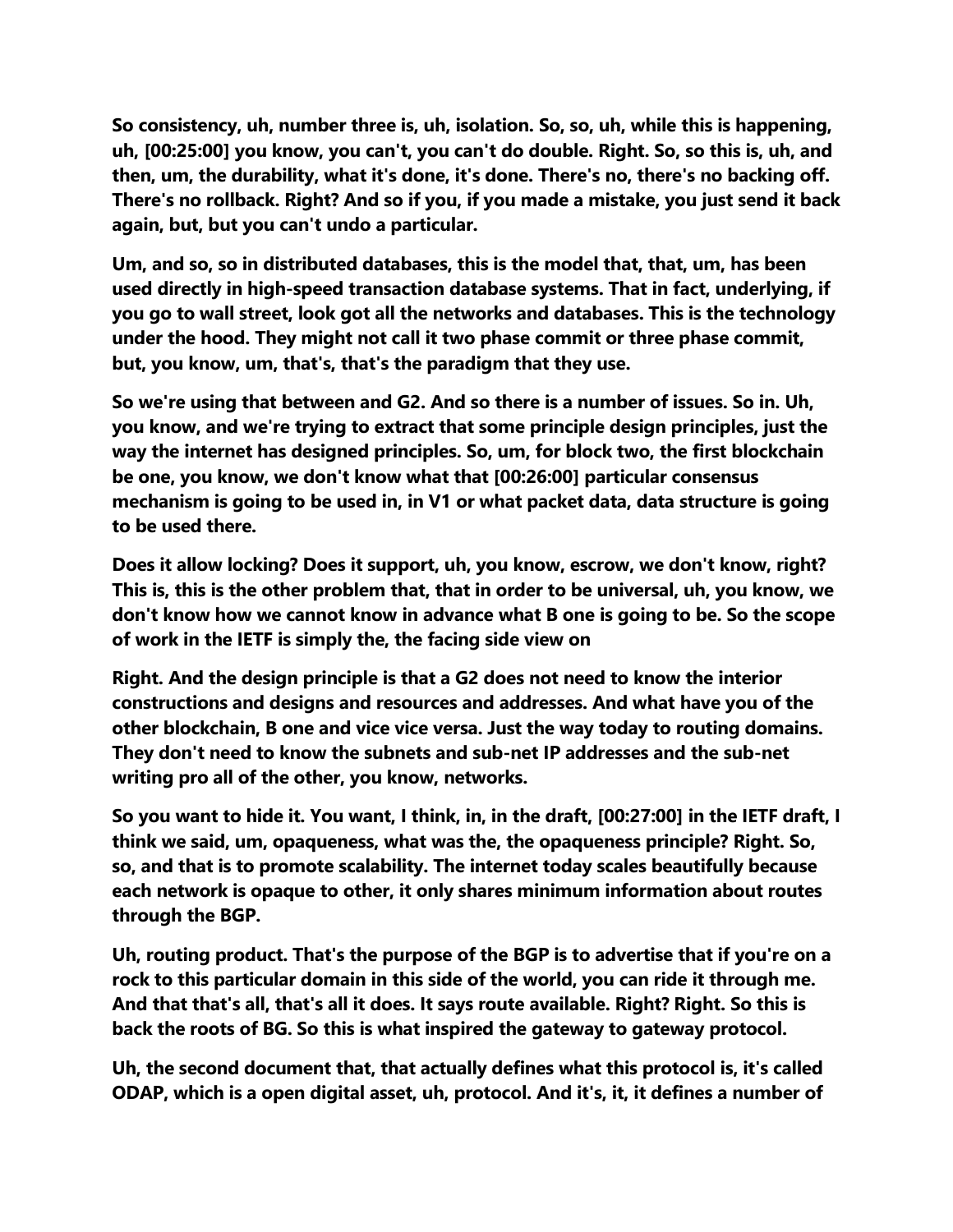**just relevant things like API endpoints, uh, what, where's the URL for the endpoint to talk to the API at, you know, gateway G one and G2 and [00:28:00] salt.**

**So all those details are being, um, defined in the second document called app ODP.**

**[00:28:07] Eric: And is, and would the gateway construction be dependent on ODAP? ODAP is, I mean again, well, maybe just to even take a step back on what ODAP is, it's sort of the, um, the standard, uh, th the standards for communication, you know, like I, you know, again, I come from Walsh, you know, from wall street, and I think in terms of like fix, you know, and fixes sort of like the, you know, you have your technical commercial side, but the fixed messaging structure is predetermined.**

**You can turn on and off different fields. Is that similar to**

**[00:28:38] Thomas: whatODAP that's exactly right. That's an excellent description. It's just defining some of the obvious and needed from an engineering perspective. Uh, constructs like API end points, identifiers. What does that, what by is that, you know, is it, is it my company.com/some something slash something?**

**Something, and, yeah. So in fact, in the group, um, [00:29:00] uh, w you know, we have a meeting every two weeks. Uh, that's, that's attended by quite a few people. We talk about profiles of ODAP. So if, if somebody wants to use certain fields, tick, tick the box, and certain fields to make, to implement, ODAP a particular instance, then we've been using, using the word profile.**

**So you could say, oh, I'm going to, I want to build, build a profile about app where one side is a traditional, you know, SWIFT backend network. And the other side is a blockchain. Great. But you know, you look at all that you still need to, you know, specify in gory detail. What are the, what are the, you know, um, choices of, of the fields that you're going to use in.**

**[00:29:44] Eric: So, so let me ask a different question. I do want to return back to ODAP, but we, we, we have some with the chop on, on the gateway to, so, um, but on, on the, on ODAP, uh, it, it is a standard. And so can the gateways [00:30:00] exist with other standards or is, is, is ODAP uniquely suited to those gateways? In other words, let's say the fixed protocol came in and said, this is, we love this gateway idea.**

**We're going to, we're going to create a fixed protocol for that. Or we're also gonna talk maybe a little bit about visa, which also seems like it's developing his own protocol and they say, Hmm, we love this gateway, uh, idea. So we're going to plug that. We're going to plug our, uh, protocol into that. Does, you know, so is, is, is, oh, more dependent on the gateway than the gateway is dependent on.**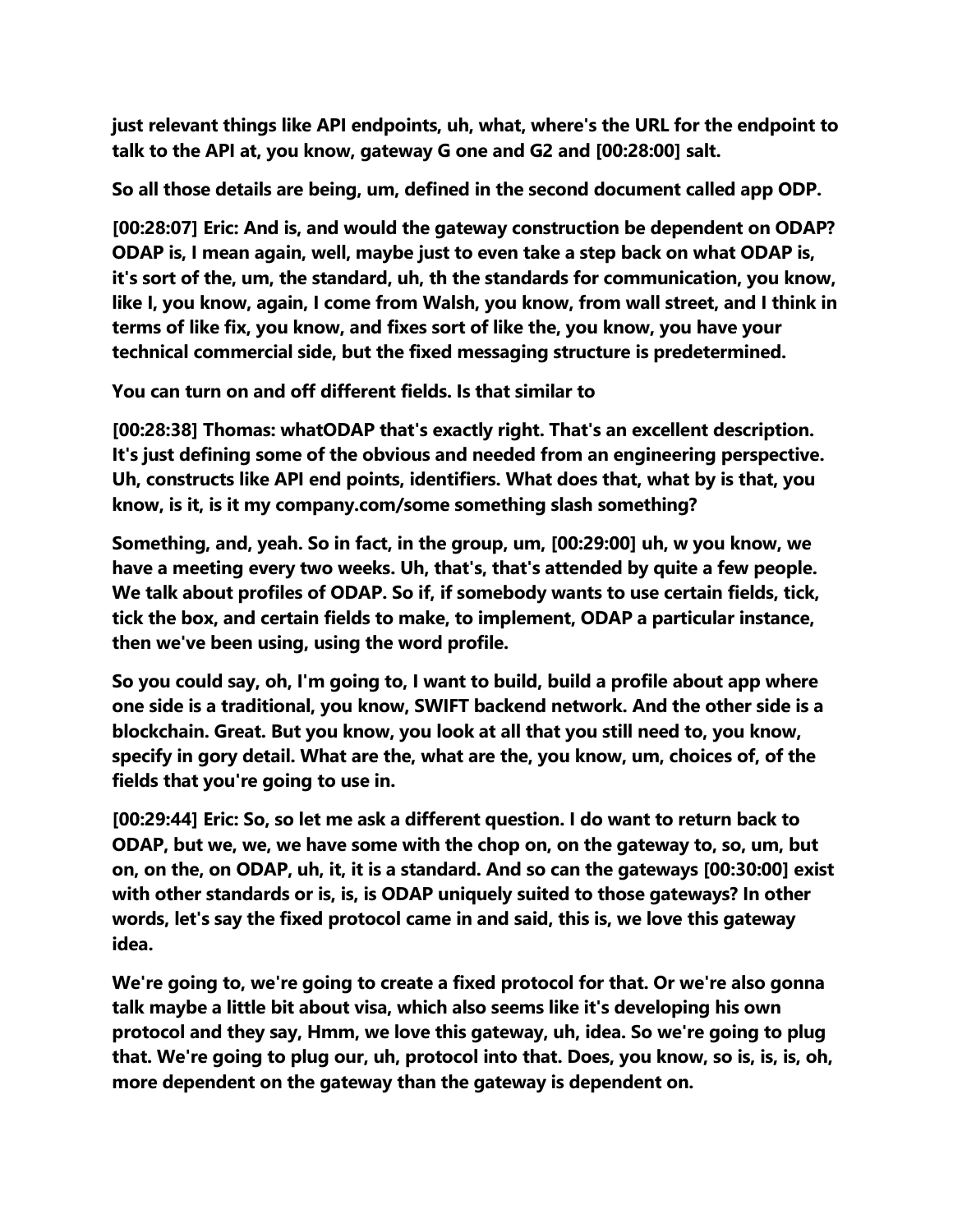**[00:30:31] Thomas: Uh, so, so the, so I think what we're, what we're trying to do in ODA is extract out those engineering details that will be needed anyway, so that you might call it this, we call it, we're calling it that, but if you, if you, if you transcribe it on a piece of paper and we do the same, it's just a new URL, end point it's, it's the, it's those very minimal, basic things that like, we need to, for example, today, if you are [00:31:00] developing a web service, right, then you define API end points, you know?**

**Well, you know, we, people don't argue, but his http anymore of about URL URI, it's a given because it's, it's, it's so, you know, minuscule, but, but necessary. And so I'm hoping. Um, personally, I'm hoping that the ODAP sort of gains popularity and we really invite people to come and to the IETF and participate in and tell us what's missing in ODAP.**

**Right. Because it's, again, it's still a draft it's it's, you know, um, it's still a long way. I believe personally, uh, you know, maybe another year or two, this knowing the IETF process, it there's that long. And, you know, uh, which is also good because I think good engineering takes time. Right. Um, let's do good engineering, uh, and take the time and do it right.**

**You know, uh, without having to go back and revisit because it's, you know, an audience may know we went through this profile with the wifi, but remember the [00:32:00] wifi security issue back in 2000, 2001. And that's because a lot of vendors jumped out and I won't name. Producing, you know, wifi, you know, to, you know, uh, was it eight oh two.one deadlift?**

**Um, a and the G why was it the, and the, and the cipher, the encryption algorithm was a week and people are breaking into people, other people's wifi, and then, you know, they can, they can invoke this special ITU police task group, TGI two, just to design the site. And then what happened was, uh, you know, there was this discussion, well, we'd have to replace the hardware.**

**We have to replace a farmer. And so it. Put sales of wifi devices on the stand sale for like two years, no one was selling wifi hardware. It's I feel the same thing, right. That if we rush too much and discover there's, you know, errors, you know, your, your private network that contains your assets, it might just become [00:33:00] unpopular unworkable, and you'd have to reinvest in, you know, fix your code and so on.**

**Right. And so that's why written standards, you know, is important because people need to read and think about this running code is, but don't get me wrong. IETF is about running code, right? So we love writing code. You know, Kerberos is all about go. I bet you could blame some of us that, that, that my T for, for going the opposite, we had the code first and then we had to ride the RFC,**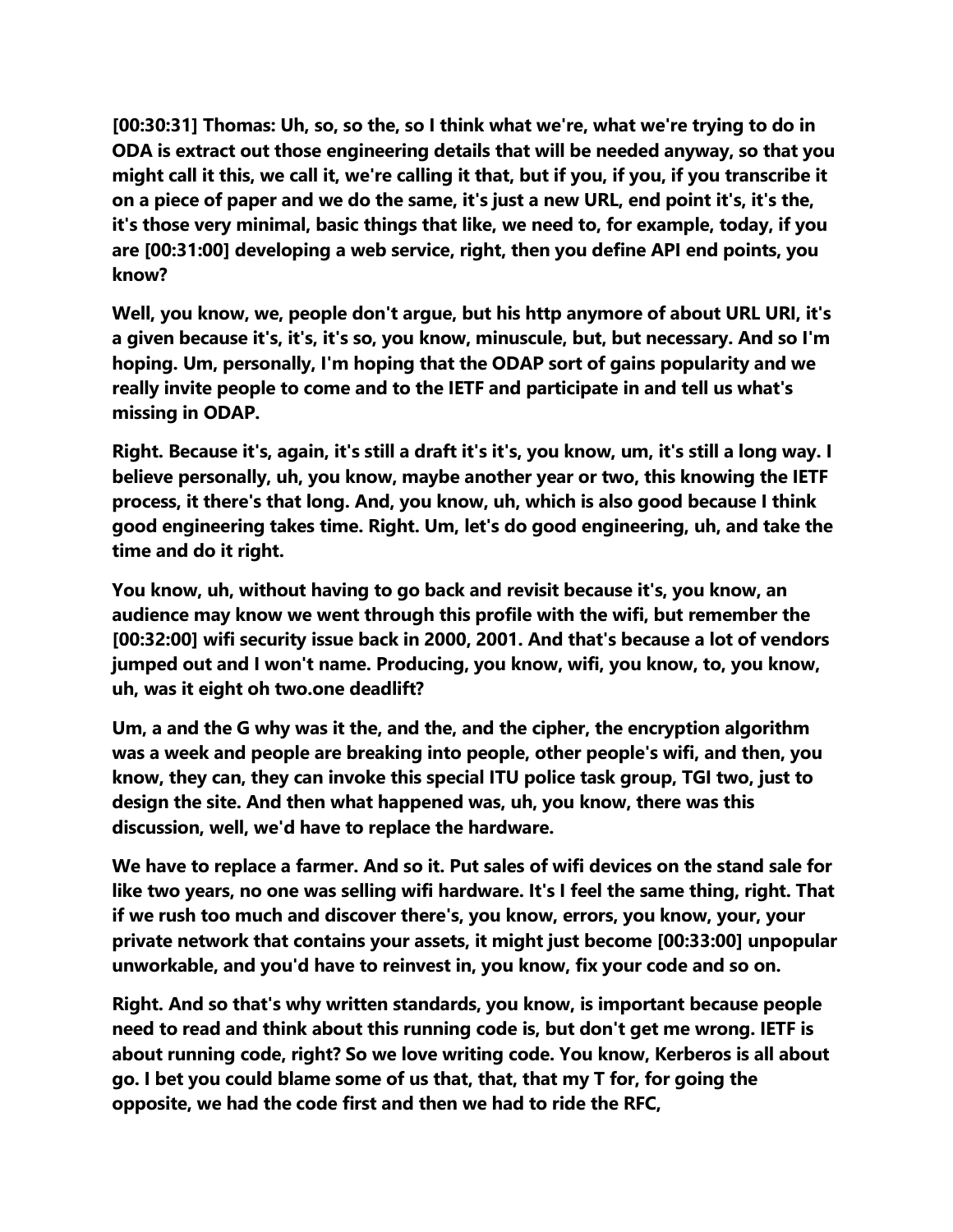**[00:33:25] Eric: So, and so maybe what you're describing and I'll pull a page from something you're familiar with is like the way that we have like an ISO and an NIS T and even CMMC in the cybersecurity community, different standards for achieving it. And when you're actually, um, a lot of times, if you're trying to support a particular standard, I mean, this is the fields would be more definitional, but you'll do a reference to NIST and ISO and CMMC, you'll just connect all the two and nobody would say, oh geez, it's a shame.**

**We only have. We did that. [00:34:00] We have so many and not just one we've sort of operated in saying, okay, well this offers something different, a different nuance and ISOs with different certification standard. And over time, who knows, maybe it, maybe it coalesces, or maybe it doesn't, but it's not really that critical that there'd be a single standard.**

**I mean, now you have another standard coming along and it just evolves and it doesn't mean you like say, okay, we're immediately shredding the other one and starting with the new one. So in many ways, like, you know, to the extent that doc, the, the ODAP is, is evolutionary, um, yeah, it could be different standards.**

**It sounds like what you're basically saying is there could be multiple standards. You might need to map the standards, like, right. If you say, oh, well, we did our standard on DAP and you did yours on the visa standard and like, oh, well, Which fields are, which, and just sort of map it, but then once you've done that mapping exercise, you have two different standards or three different, but you've mapped them.**

## **So that's**

**[00:34:51] Thomas: right. That's right. Exactly. Right. So, so there will be multiple standards for the multiple components. So for example, talk about bridges and, uh, and the [00:35:00] UPC hub, right? The universal payment hub. I mean, it's conceivable that's, you know, we, we've spoken to the visa guys before and they've, they're very aware of the work in IETF and, but it's quite possible that you use theIETF gateway construct between your network and the UPC hub on one side for the bridges that the one Chan was talking about, you could do the same thing.**

**Right. And I think, and that's only, you know, the, the, the two phase commit that's implemented by ODAP. That's only a small slice, or it needs to be implemented. There's these other issues. And that, that I, I think I alluded to maybe, um, it'd be in the draft, this regulatory and jurisdictional layers, right?**

**This is, uh, this is, uh, this is what makes it complicated. So in, in the, in the, it, in the internet architecture of what you're trying to move is a set of. And packets and, and the send under receiver maintain the contextual information at the edges. And this is**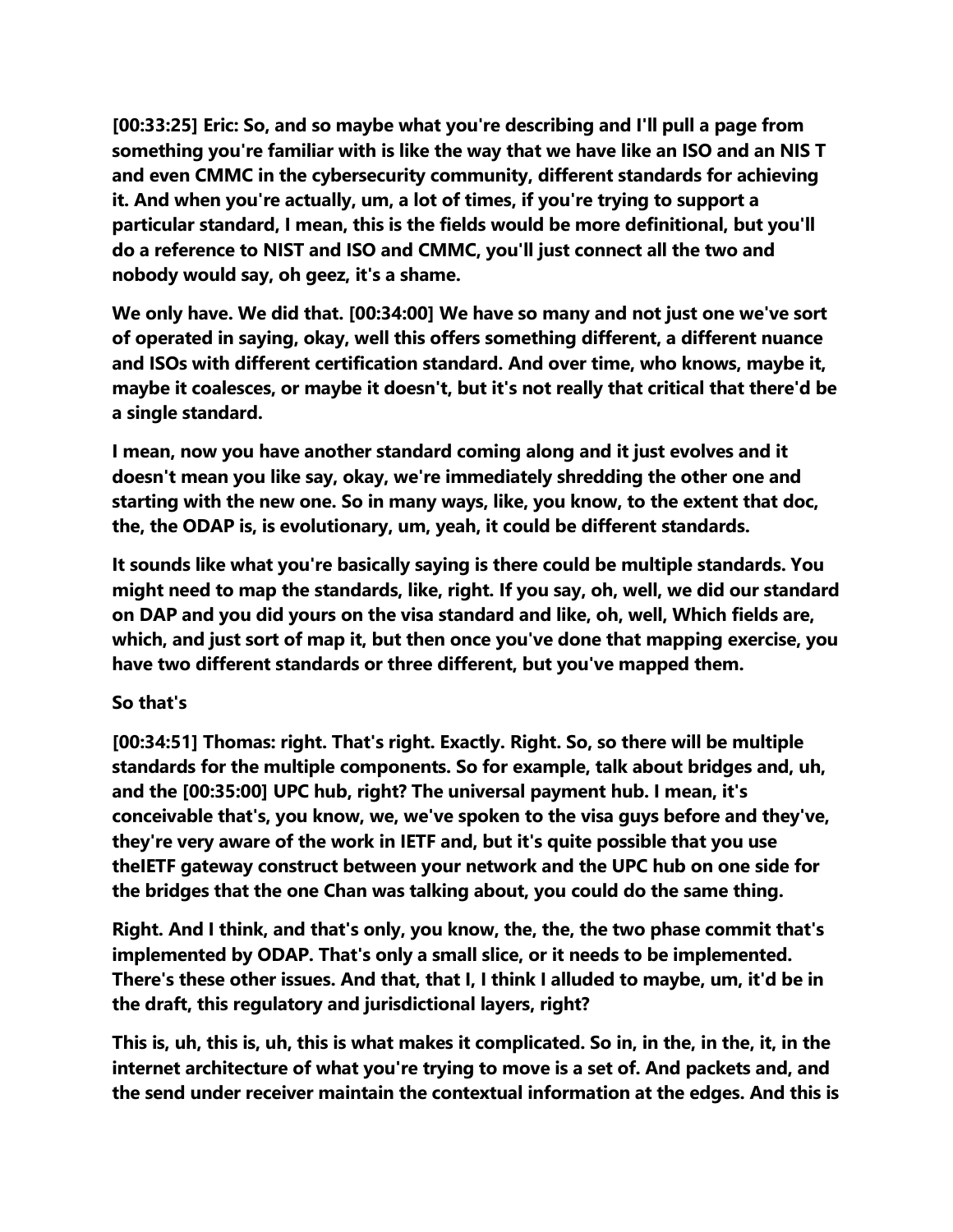**called, this is a famous principle. It's called the end to end [00:36:00] principle that we take for granted today as being like blah, obvious.**

**It wasn't, people had huge fights in the late eighties about this, because there are people who were saying things like, well, we need to put the packet encryption inside the network, right? As part of the core network of the, of the internet. And people say, well, if that's the case, that means the network needs to be aware of context in this case, the security associations between the end points and the, and the keying material, which makes the whole internet design very, very complicated.**

**Right? And so the luckily the correct guys won the day. We said, no, no, no keys encryption. That's outside the internet design. I hear it. You know, people today complain about the internet is broken because it doesn't have identity. It doesn't have, it was designed. It wasn't broken. It was designed that way so that it could scale.**

**It was intended that you're supposed to build your identity layer on top of it. And I think people have beginning to realize that we kind of need the same thing. If we want to have the internet of [00:37:00] value for assets and blockchains, you can't cram in everything into one layer. You need to, you need to figure out your layer architecture up and down and say which section goes where.**

**And so one of those layers is going to be, uh, you know, AML. This is I've been calling it, the AML layer. This is, this is the stuff about, um, tracking, which entity holds the particular assets in an, and so who's the, or in, in, in terms of an asset movement across gateways, across networks, who is the originator, who is the beneficiary, this is the.**

**Right. And then the FATF model F a T F is the help me, Eric. It's not it's**

**[00:37:42] Eric: the financial action**

**[00:37:45] Thomas: taskforce group. It's the people who deal with the problem. AML have been dealing with anti money laundering and so on for like, what is it? 25 years I think. Yeah.**

**[00:37:55] Eric: Yeah. There's like a, it was 190 countries or something and represented.**

**And [00:38:00] they, there, they have status offer guidance and standards and the jurisdictions have to adopt them. And they blacklist jurisdiction.**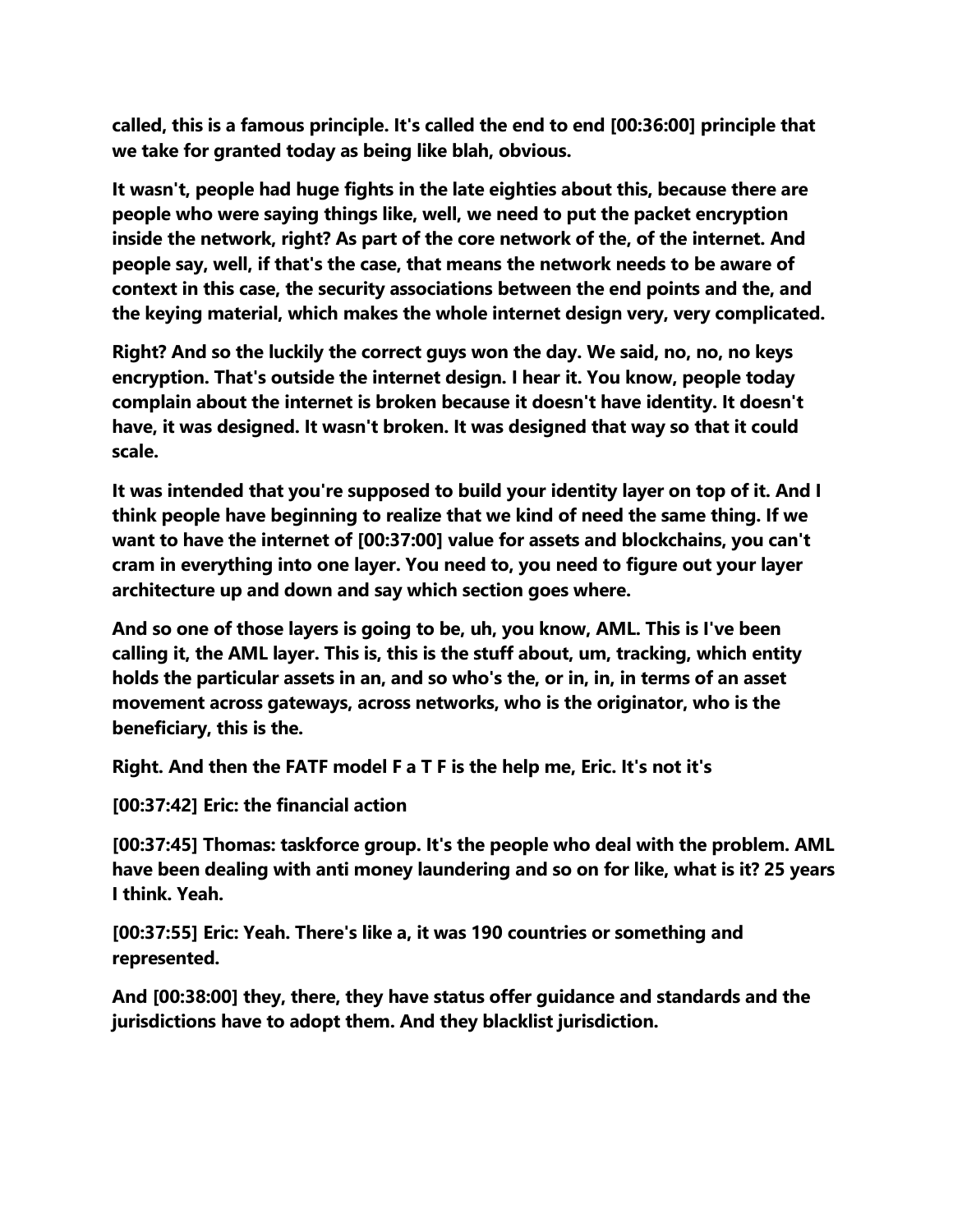**[00:38:08] Thomas: No, no, no. The advantage the gateway in its, in its very basic form gateway to gateway. It's this old app and you could use it for a bridge. You can use it for an UPC hub connection.**

**You can use it for many things, but when you begin addressing specific use cases, then certain other layers have to come into. So one of them would be this AML layer. So, um, question then becomes, so if, if, if, if I want, if I was a network here, I had an, I had a gateway and Eric you're a net network in The Bahamas and it has a gateway and I want to move assets to your account in your network, through these two gateways.**

**Do you want to, and G2 the problem becomes well before you do that, uh, are you complying to local AML regulations in both countries? Right. And the, the sort of the minimal, [00:39:00] um, very minimal, I would say sort of agreement is, is defined in the FATF recommendation, 15 and 16. And, and I believe there's a few updates, you know, I think there's a recent update there, and that is that, um, before, or at the same time as the asset transferal, you have to also transfer information about the individuals, the originator, but me and you be, you know, that's doing this transaction.**

**Right, right now, the question becomes. In this particular use case who is operating the gateways. If the guy does have, how to gateway is implementable. It's a single server with, you know, expensive hardware as on song w where they it's in a VM up in Amazon. AWS does it doesn't matter who is responsible legally for operating that gateway.**

**And this is called the VASP virtual asset service provider in FATF language. If you know the VSP kind of, you know, kind of paint to say VASP. Uh, but, but, so the [00:40:00] question then becomes when these two gateways begin to open connection, you know, then eventually, you know, implement, execute ODAP before they even get to the ODAP stage, they need to find out who these guys are.**

**So. I'm a gateway here in Boston. Uh, I'm owned by this VASP, you know, number one and in the gateway, in The Bahamas where your network is, where your asset is, it's owned by, you know, VASP amount, number two, who either who had these companies that they illegally registered, do you have, do they have an LEI number, right?**

**And this is where this whole discussion about, well, how can we automate automate this so that when do you want, wants to talk to G2? He already knows within a split second, that they're both legitimate, um, registered businesses who own and operated. Uh, it could even if you want it to, um, inquire about the technology that**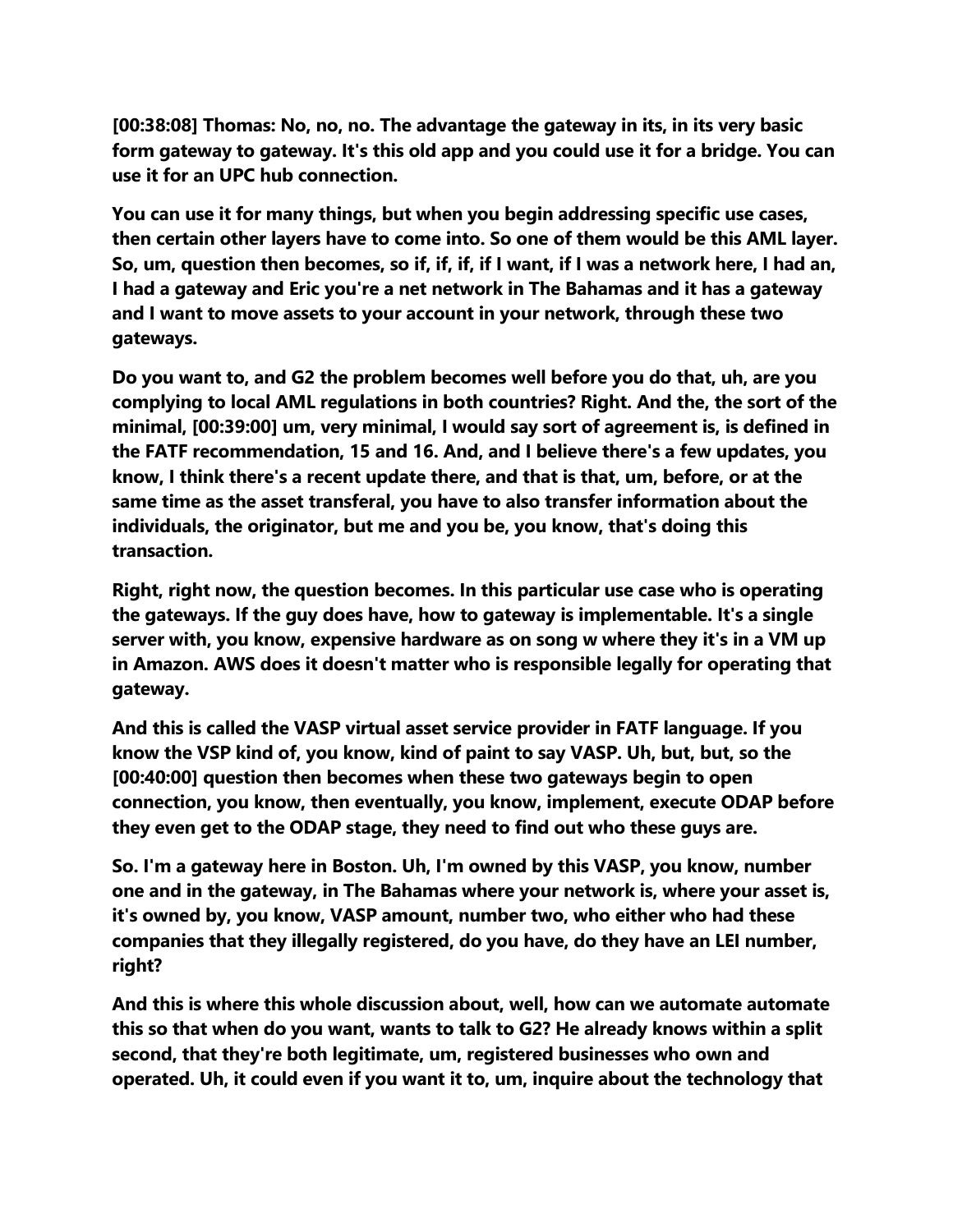**implements the gateway does, this is about gateway attestations, which is another thread that, that is being discussed in the IETF.**

**Um, and then once they do that, they can [00:41:00] open, you know, a secure channel, you know, we're not defining word is you were just saying, TLS is kind of your base secure channel. And then you can start talking about, you know, implementingODAP and, you know, two phase commit or three phase commit, right? So, so there's these layers things need to happen first at, I think, uh, at, at the legal layer before we can actually move assets.**

**And the reason is because when you moving assets, unlike the internet, it's not just moving bites, you're moving economic value right in and out of network. And that can have indirect impact on the bigger economy, uh, on mainstream economy, as, as the economists, you know, will tell you this there's many reports that talk about this, um, problem that, you know, crypto is not the script.**

**It's not just by it's actual, you know, you know, economic.**

**[00:41:48] Eric: Right. Right. So, so, and just to kind of circle back, excuse me, to, um, that core distinction with bridging. Um, so, [00:42:00] so in a bridging context, typically, you know, I, I don't, you know, I often think of bridging is something you do to convert your asset to something else.**

**And so that you put in something and you get a wrapped asset back, and then you can transact. Um, but I suppose in terms, if you're doing trait Paris and what have you, you can do it instantaneously through a bridge, it's a similar process.**

**[00:42:24] Thomas: it compliments. So I look at bridging as the next layer up.**

**So if, if you have, you know, an entity or, you know, providing bridge services, in fact could implement the gateway function within its. Right, because, because the word bridging here, there's a connotation because it's, it's not just moving. Uh, you're you're converting. So, so let's say blockchain B one was currency one and blockchain.**

**B two is currency to somebody who's running a bridging network would say we have our own temporary, local token or currency, you know, call it currency three. And what we do [00:43:00] is go from one to three and three to two, and so great. That's one solution you could pursue, but underneath there, you still need these two phase.**

**You need commitment, right? When, when you move this inside in the bowels of your network, you will need those four properties at ACI D properties for your own security, right? Because if suddenly your network gets hacked and, um, your, your conversions are interrupted, right? So in fact, you could even say, well, maybe this two cases of.**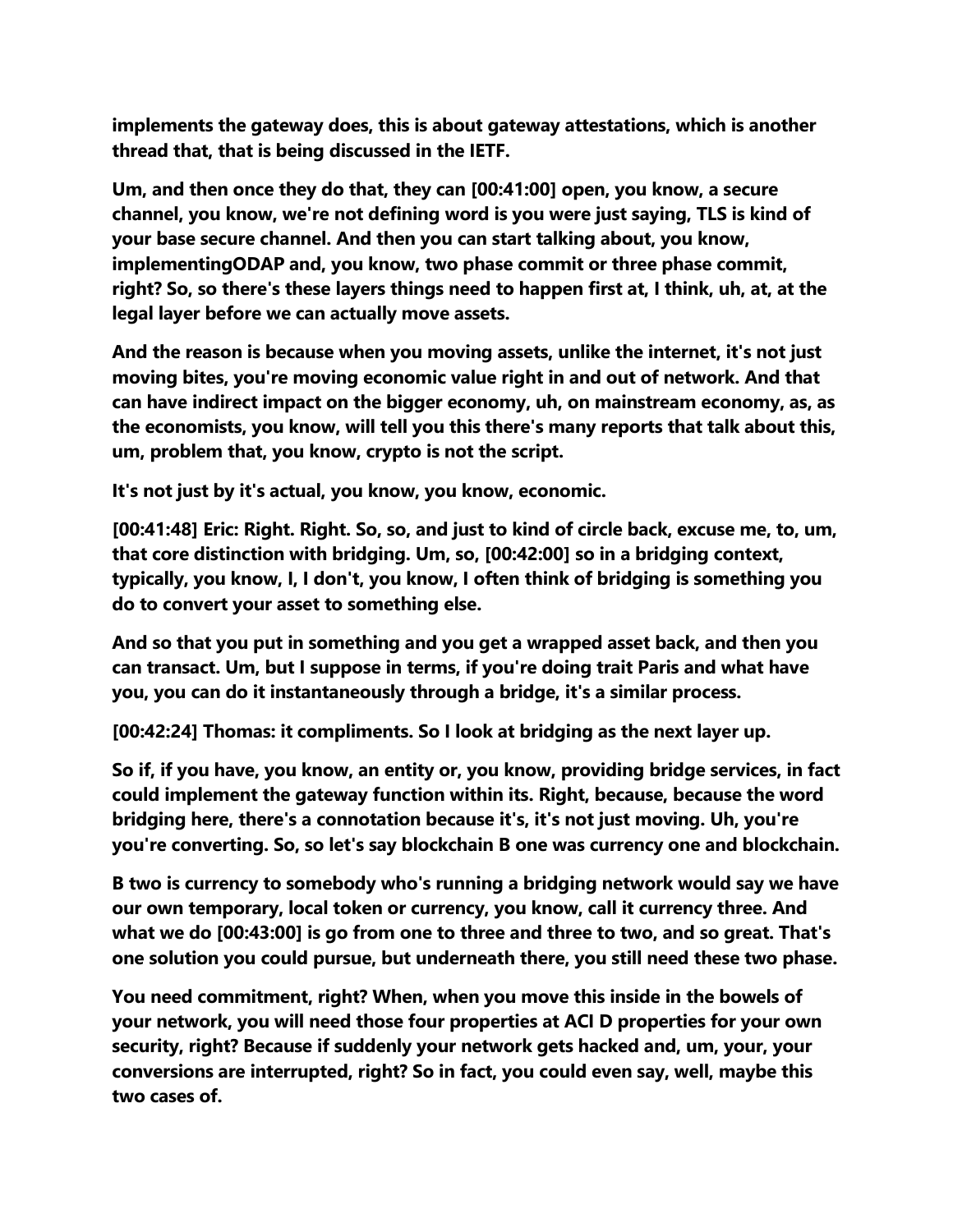**Um, commitment that's needed. So from they see what the car is, C3 that has to happen atomically, and then from C3 down to C C to the second doctor. So yeah, to me, this is a great compliment that in fact, the whole bridging concept is a richer, uh, sort of construct that wraps around the gateways. Then in fact, one of more gateways will be needed that implements this ODAP commitment, [00:44:00] uh, you sort of unit unidirectional, right?**

**So you could have, you know, you can implement a bridge that is bi-directional right. It's this, it's this more of the same staff, the little units inside the ODAP**

**[00:44:12] Eric: instantiations. Yes. So, so it's interesting when I was reading the paper, it occurred to me that it, you still, you know, you're, you know, you could potentially over time remove some of the third-party intermediation.**

**But you're still going to have to have certain components maintained by third parties, irrespective like security layer, you know, or**

**[00:44:36] Thomas: yeah. And it could be, it could be that in the future, there will be many of these bridging networks and that your gate is solid. If you are a private network, you know, you're a consortium of, of enterprises.**

**Your gateway could have an additional function that just cancer, the cost of conversion, just like, did they arrive when you buy, you buy and sell us dollars? Right. Do you know which, which [00:45:00] particular exchange service bridging service gives you the best value today? Right. So could, could you automatically choose, okay, I'm going to send, you know, a hundred million dollars to Eric and The Bahamas.**

**I could, I could use, you know, something like, you know,Wanchain today, you know, maybe somebody else tomorrow, why? Well, because somethings the price of the, uh, you know, conversion fee has slightly gone up. Right. And that needs to be automated. Then in the future, these, these transfer gate. Pick the cheapest route.**

**Just, just the way, just the way the internet today, when it picks, you know, routing, it picks the best ride and the best is, is not the, the perfect it's the, uh, what's the, what's the phrase there, the, um, uh, best, uh, uh, best grade, what's the phrase I'm blacking out. It's, it's, it's the most optimal rod for this particular context.**

**Right? So it could [00:46:00] be the same thing, right? Uh, so I'm going to ride by this particular bridge or that bridge because it's optimal, you know, the fees the better for me today. If I use bridge bridge, number two of bridge.**

**[00:46:13] Eric: Right. And I also suppose that this kind of construct, like let's just take swift, for example, where you have a network has to be enterprise grade.**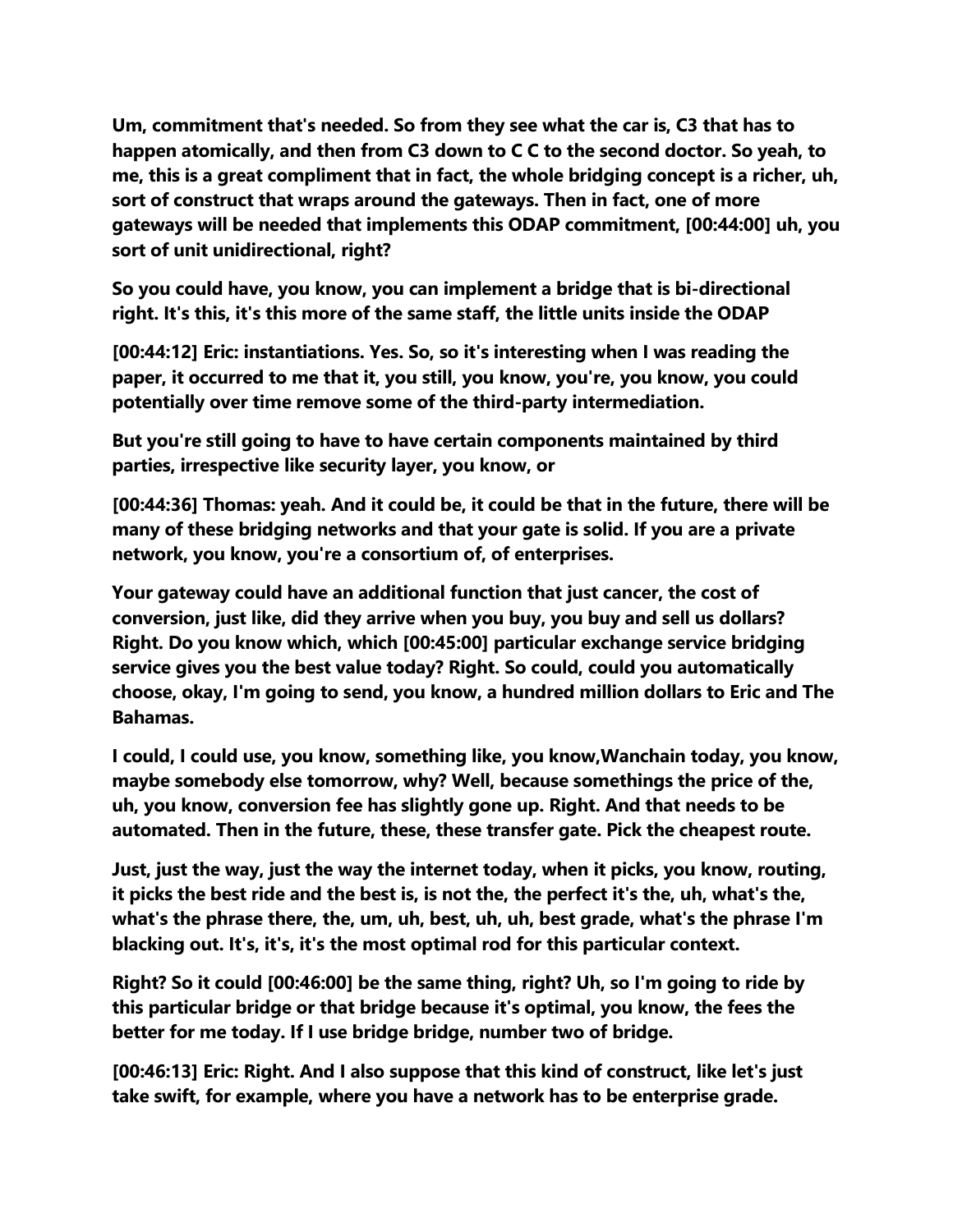**Maybe they don't want to rely on public, you know, public blockchain type resources. They effectively want to build maybe a, more of a closed network, a membership-based network. Um, presumably they could use this as a building block to facilitate that, that kind of a fully enclosed system. Right. And**

**[00:46:41] Thomas: that's right, exactly.**

**Right. So, so the, in the draft we even say, well, you know, so there's two principle, right? So the principle, the first one is opaqueness, you know, uh, uh, principal. Uh, and second one was, is that ODAP needs to be oblivious to the economic value at the ODAP layer. Is this. [00:47:00] That's it, it doesn't, it doesn't know anything.**

**It's it shouldn't know anything about the economic value that's that's at the bridge layer or, or some of the layer above it. Right. So, um, in the, in the, in the case of, of, you know, something like, you know, uh, you would like to be able to have one side, literally be a traditional banking, maybe it's swift on one side.**

**Right. And the other side it's any number of available blockchains today. And so when an engineer in this, you know, surf engineer sits down and says, oh, how do we do this? These, this is the where the ODAP choices, as you said, like which, which options fields that we're going to use in ODAP for this particular scenario, because one side we've got these banking network and it doesn't know anything about.**

**He doesn't know what a hash block is. It doesn't know what a Timelock is. It doesn't know all this fancy stuff. In fact, it doesn't even probably use, you know, um, elliptic curve, cryptography. It's probably still using [00:48:00] RSA, you know, so that's one site and then just, and then the engineer has to go that. I said, okay, well, you know, who are we talking on the, on the blockchain side, on that's under, on the second side.**

**Well, you know, maybe it's the Ethereum great. Well, we have these tools available when we talk that you theorem, but then you say, well, actually it's, instead of a theory, maybe it's an instance of fabric where it's got a different construct yet. Right. And so, so the, the, the, the Harmon sort of context in this, you know, in this, uh, gateway is this ODAP , but it's ODAP on its own is insufficient.**

**You need all this other stuff that addresses the particular connection scenario or using.**

**[00:48:41] Eric: Right. Right. And, and so now, just to get back to, um, the, the FATF point that you were talking about, do you see, I mean, for that reason for, you know, for what I described, like a swift network or some other, uh, financial intermediary or VASP type network, do you, do you see that, [00:49:00] that this particular construct is going to be more appealing?**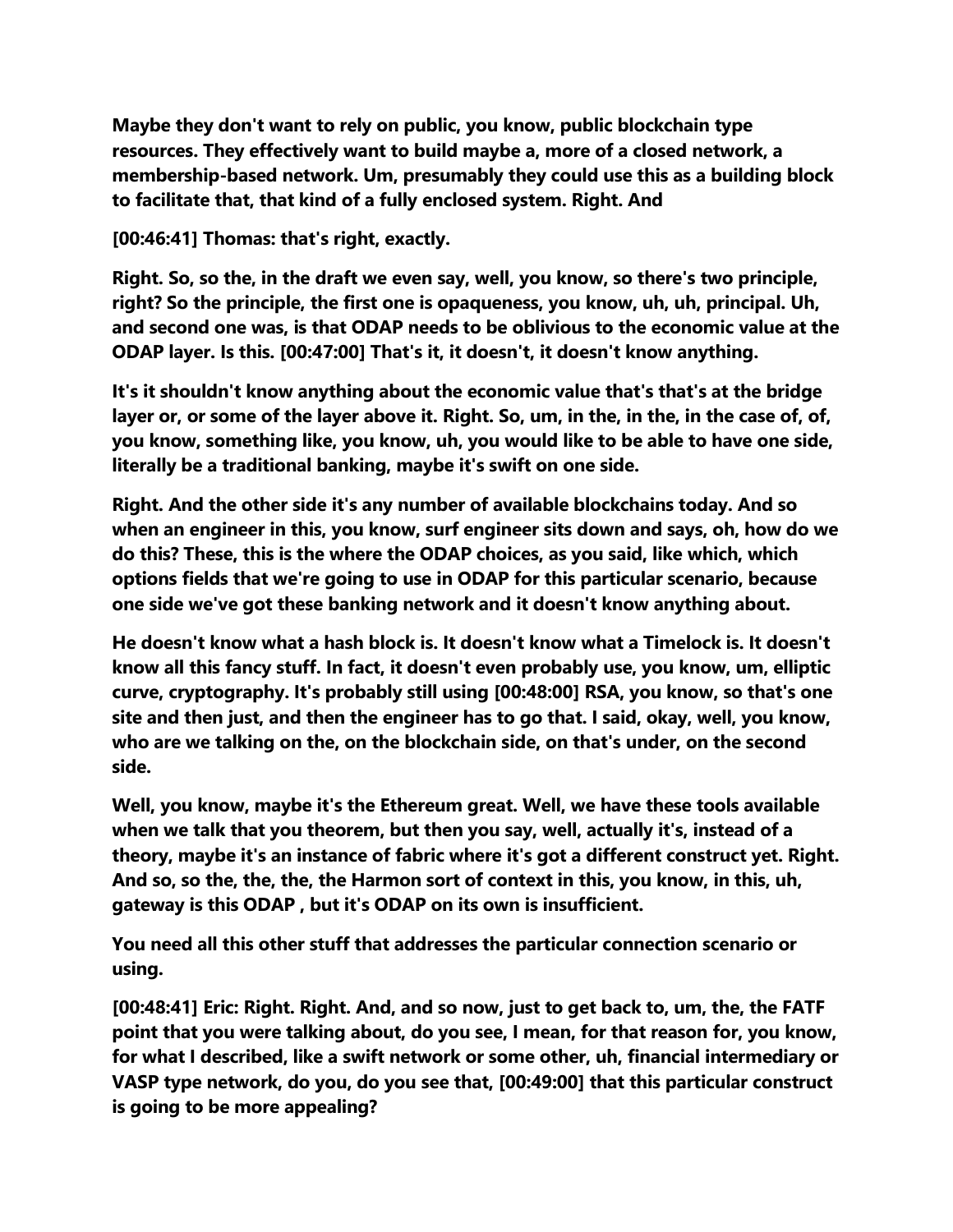**W you know, in terms of AML compliance then than possibly other networks where maybe, you know, it, that the AML compliance is, you know, it's a third-party protocol or something, but you're talking about like enterprise grade level such as is that, does that where you see probably the primary use case.**

**[00:49:25] Thomas: So, so the question of, of, um, so these are so AML, AML, the travel rule, it's all about data.**

**Person did individual data originated in a beneficiary data and of course, VASP data, uh, you know, business data. Right? And so, in a sense, it's, it's disconnected as a separate layer. It's probably two layers up from, uh, this, um, the, what I call the gateway, you know, layer. And so the challenge in the FATF a situation is that, uh, uh, both sides VASPs now have the [00:50:00] responsibility of making sure that the originator data, personal data is accurate.**

**And, um, the same on the, on the beneficiary side. And the problem is that, um, these VASP need to actually send personal data. So if, if I was going to send you, you know, you know, assets in The Bahamas, Eric, my VASP in Boston actually we'll have to set sent to your VASP in The Bahamas. My first name, last name, address, account number here in the Boston.**

**Uh, I think probably email address. Right. So, so that's great. But I don't know, as an individual, as a citizen, I don't know what data privacy regimes or regulations are being implemented in The Bahamas by the VASSP because the last thing I want is my personal data to be sold off to data aggregators, that's quite common and vice versa.**

**Right. And so there's this problem. And, and so, [00:51:00] uh, we gave a presentation at FATF in 2019 in the Vienna meeting just before recommendation 15 was, was produced. And we kind of suggested that, you know, maybe these VASPs need to get together and form their own network. Uh, that's offchain that has nothing to do with blockchains, you know, directly for the purpose of exchanging, uh, customer personal data securely, uh, and observing some common, maybe global private data, privacy rules segment, as such as the.**

**Right. So that, so a VASP as a, as a business, it needs to be a registered, of course it needs an LEI number. And then when he joins it net this network, it needs to sign a contract and a membership agreement saying that if I receive personal data from people. You know, you know, in belonging to B people are customers of other VASPs in that community.**

**I promise not to be leaking that out and, and [00:52:00] selling it to the marketing companies. Right. Um, because you know, you, you know, Eric, I, you know, if I send**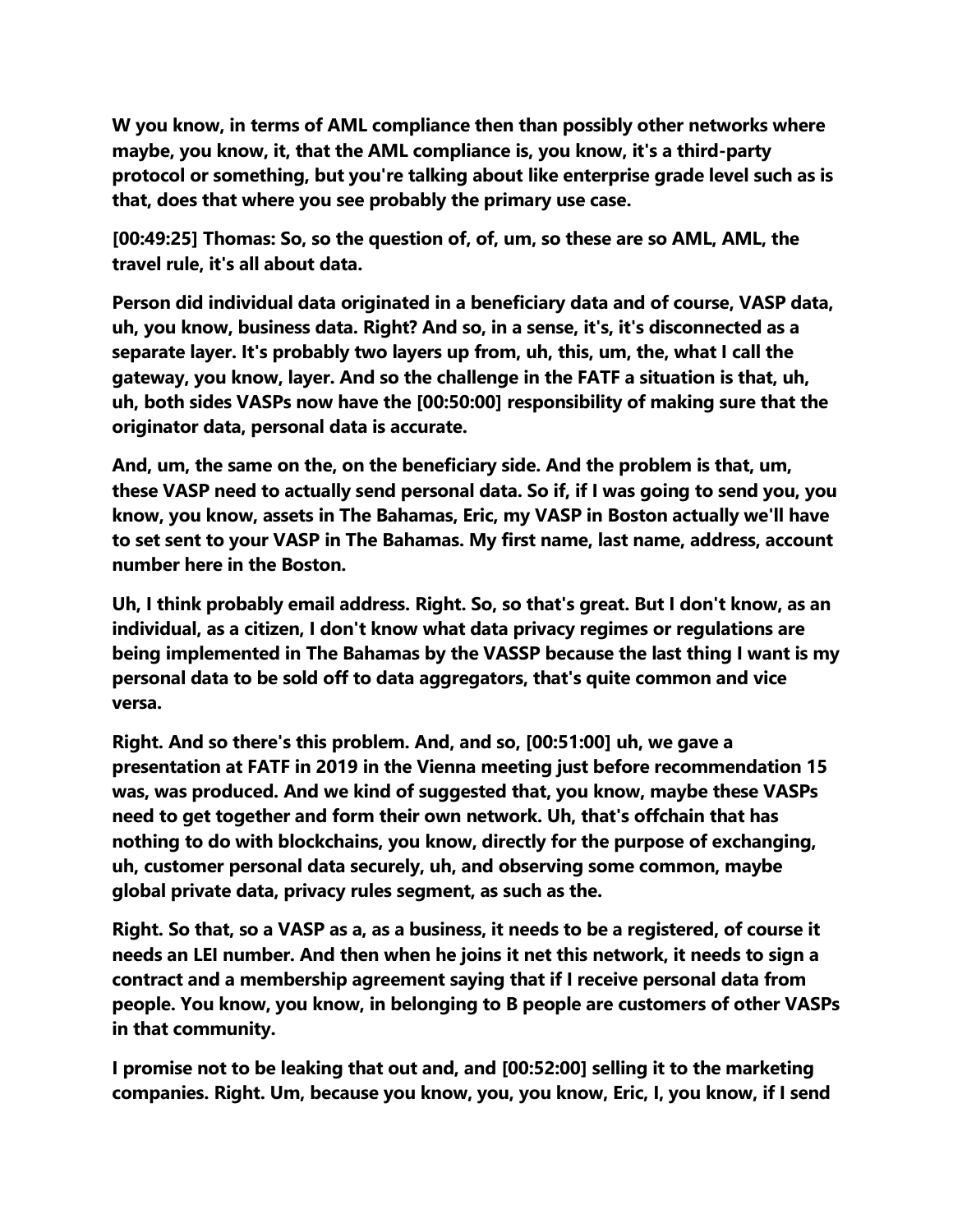**you, you know, uh, you know, a hundred million dollars, you know, today next, next, next, next day, I'll get all these junk emails from, you know, a luxury car manufacturers trying to sell me cars.**

**Right? Like how do they know? Right. So this is so, so, so, so that's one side, and of course, this is all about anti money laundering, right? And so that network needs to be visible to the government so that the government can enforce whatever AML regulations they need to enforce. Right? So people talk about, well, let's use zero knowledge proofs for this, you know, personal data networks amongst of us.**

**That's great, you know, use whatever you want for data privacy and privacy preservation. But don't forget that the government is in there as a part of. And they need the capability to figure out, you know, entities who are buying and selling or, you know, sending assets for the, for the purpose of anti-money laundering regulations.**

**[00:52:59] Eric: [00:53:00] Right. And I suppose there could be a way even, I think one of the things that's talked about is like, how do we get to the least used, uh, you know, a scenario where you don't provide access to, to. Then you absolutely need to. And I think maybe that's where like Z KP or, or, you know, I suppose you can even design it as a fully homomorphic encrypted, uh, network.**

**Um, although, you know, it could be SMPC, you know, there's all these, you know, homomorphic encryption as a way to go, uh, you know, in terms of scalability, but, um, you know, whereby the, the individual ASPs may not need to collect all that data. They just may need to know that that data has been collected by a credible source and, and, you know, and that it exists.**

**And then presumably the government authority. Where somebody else could also access it if they needed to, but just to limit, you know, because in a lot of cases on the regulatory side, you know, regulators are used to collecting just reams of [00:54:00] data, you know, enormous amounts of data and, and, you know, sharing it with all these different algorithms and et cetera to conduct surveillance.**

**But ultimately, you know, to the extent that those, that, that information is available or represents a honeypot, then, you know, then, then great, you know, the regulators have it, but the bad news is that, you know, any individual regulator might be just insecure, you know, and, and you know, all you need to do is figure out which one is the weak one and you get all that data.**

**Whereas if it's like, you know, I, I often think in terms of like a red flag, like if something's flagged then okay, then that's the basis upon which you, you collect the data, but in the absence of a red flag, You know, you're, you're, you're conducting**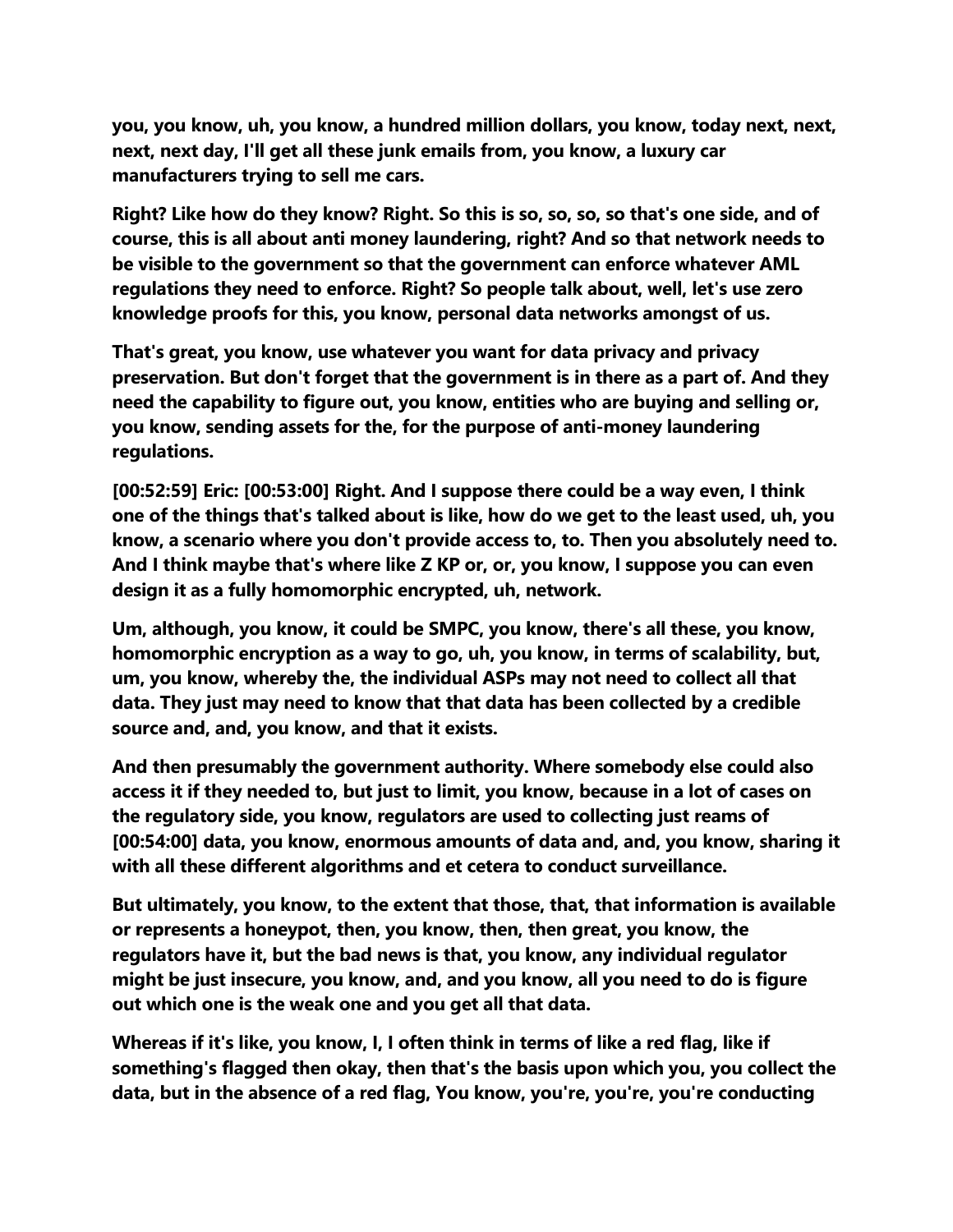**your testing and everything else in a fully encrypted fashion and not, not necessarily revealing it or subjecting that is all new**

**[00:54:48] Thomas: abilities.**

**That's right. So this is another frontier exciting frontier. So our connection to science is, um, helping with a group called TRISA travel rule information, sharing [00:55:00] Alliance, if you people just TRSA. And you'll see the website said that the goal of TRISA is in fact to look at this new infrastructure to support the sharing of this personal information among vests, right?**

**So it's open to any and all kinds of privacy, preserving, uh, technologies. And we've had presentations and people thought about zero knowledge proofs that people talking about just straight encryption. But, but I think, uh, right now the. VASP community exchanges. They need to realize that they need to get together and form this data network data exchange network on their own and, and, you know, provide some, maybe even standards there, uh, so that, you know, like which fields are going to be sent, you know, and you can even, you know, grade, you know, end points countries, you know, oh, well, you know, this asset is going to be a customer has asked for a thousand dollars to be sent to this remote, you [00:56:00] know, you know, um, country over there and some other continent.**

**Um, and we don't think it's secure enough. So we're going to tell the customer, you know, what if, if we sell this, send this thousand dollars, which is permitted under, you know, under sec regulations, we still have to send your personal data. Are you willing to go ahead? Right. So, so the customer, the individuals need to, uh, be aided health.**

**By the tools and understanding that, you know, sending crypto is not to sending crypto there's other. Implications such as well, possibly your persona data could be also sent through this remote place. And after it skip, it gets there. We don't know what's going to happen. Right. So, so, so that's an exciting, um, also, um, frontier, uh, and I invited folks to look at, you know, TRISA that, you know, and this is, this is, you know, part of a bigger, um, dialogue with some of the big, um, exchange networks.**

**[00:56:55] Eric: Um, one of the things I noticed in the paper, it talked about the [00:57:00] importance of, of, of log data in terms of verification. Um, you know, and that's, that was interesting to me only because I, you know, when you think in terms of bridging and such, you're thinking, you know, you're basically looking to the blockchain, the immutable blockchain for a lot of these things, which is not to say that you wouldn't also review the logs.**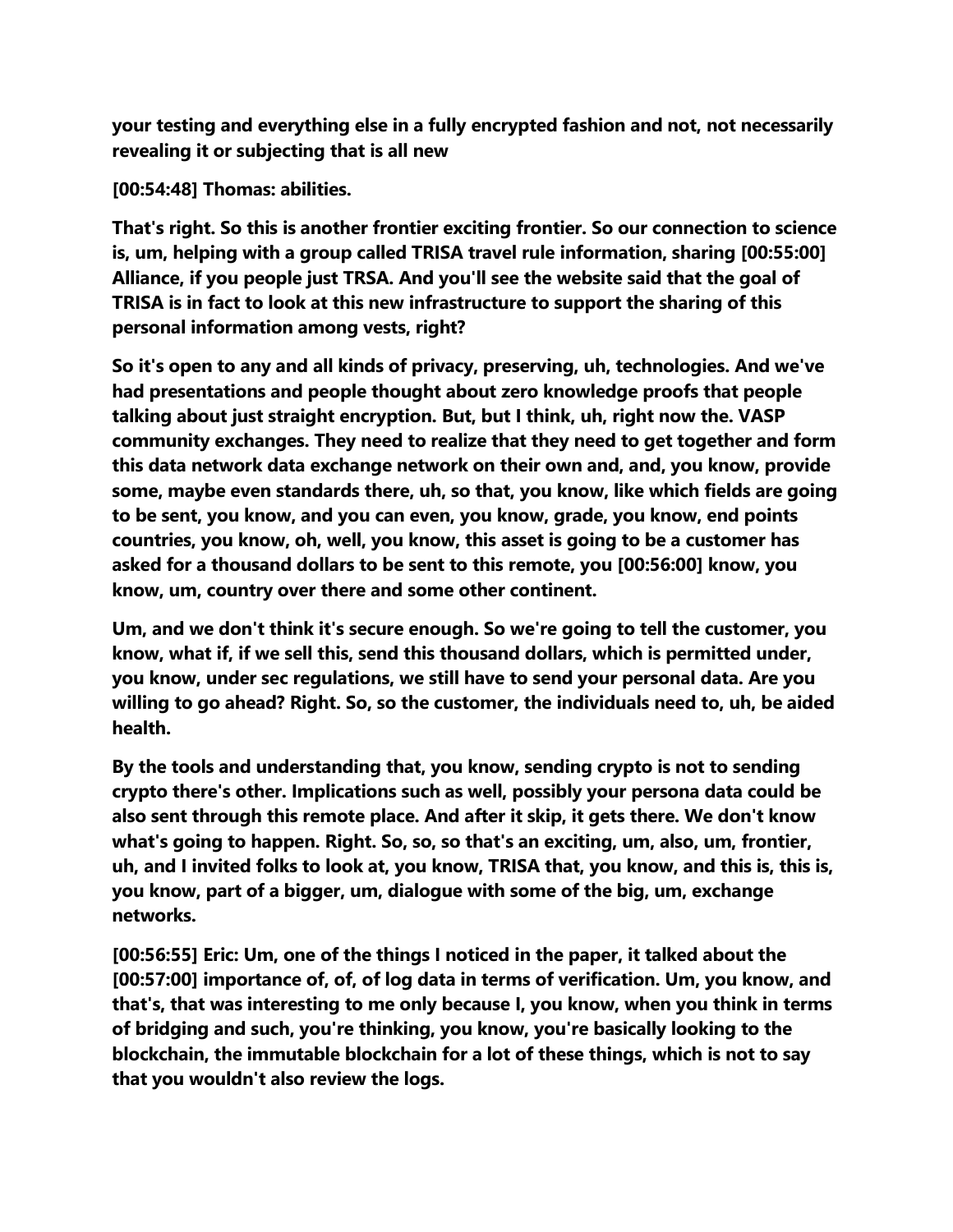**Do you feel that the, that, you know, collecting and retaining and analyzing the logs. Is of greater importance in this kind of network.**

**[00:57:28] Thomas: Sure. So, so in the, um, gateway drafted a document, um, this, this question of crash recovery, right?**

**So, so, uh, if you, if you have, do you want in G2 are communicating, uh, today's practices in, in database, you know, um, consistency of management between the super database, uh, transaction oriented, you know, protocols, uh, the, the gateways, the databases, uh, retain local logs. And the reason is that if the machine [00:58:00] dies or crashes, it doesn't have to re.**

**Uh, the session from the beginning, again, it can just say, look at its own local law. Presumably it's on disc, presumably there's a disc that survives the crash boot shop reads it like, oh, I'm, you know, out of the 11 steps, I was up to step five. And so I don't have to repeat step one before I can resume the previous session.**

**So that's in the, in the ODAP case, uh, when we say log, we mean crash recovery log locally, and then we've talked about, well, should we, should we record the log inside? You know, a blockchain or DLT? Yes we could. But what, you know, what does it give us? Because. For fast, you know, reboot and recover in session resumption, you need the laws to be available either in memory or on disk, worst cases on disc.**

**[00:58:48] Eric: Right. So, so, so it sounds like the log, uh, the like retention is probably really no different than like, uh, the way that a node operator would retain logs similarly. [00:59:00] Okay. So, and, and you wouldn't, you know, and, and so you wouldn't place any lesser or greater importance by virtue of the fact that you're using a gateway versus using a sort of a public bridging network.**

**[00:59:12] Thomas: Huh? I think the gateway is, is the protocol that implements the bridging, right? The bridging is a higher layer layer concept because it includes this notion of value. And that's this notion of economic value is outside the scope of dieting where we said, you know, I've got a bunch of slides to say, okay.**

**And in fact, the principles about opaqueness and, you know, this end-to-end context says, well, The two gateways are not aware of any currency, any value whatsoever. Right? So, uh, I think it's a great compliment to bridging and, you know, we're looking at the idea, well, if you have a bridge and to end, how many gateway pairs do you need [01:00:00] under, uh, in the hood?**

**And I don't need the hood inside, inside your, your bowels of your, of your bridge network. And it looks like from the outside a good bridge looks like a simple, straight uniform connection. Right. But underneath you said, well, okay, maybe**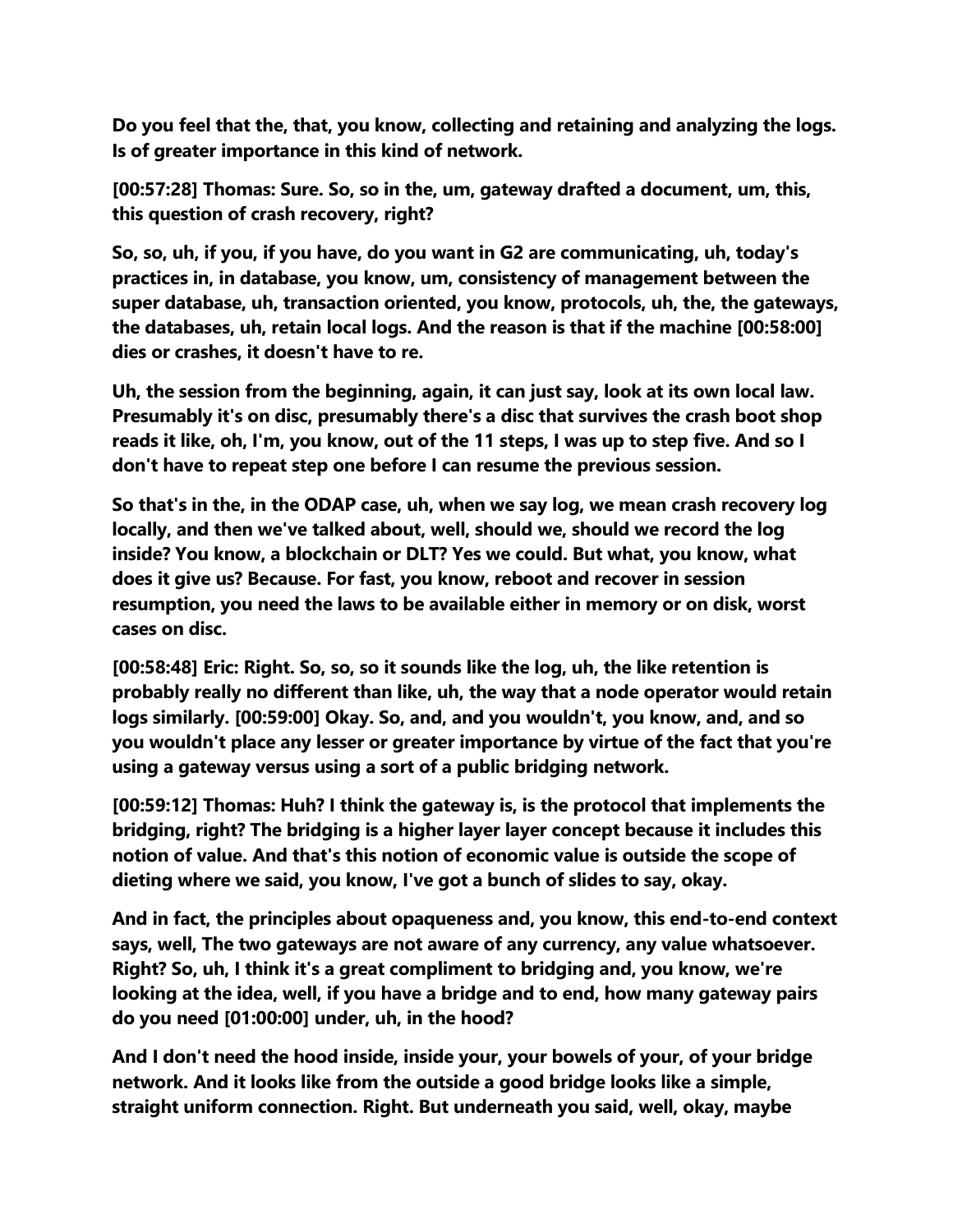**there's, you know, two pairs of three pairs of gateways. And that's where kind of there at the, at the minuscule sort of layer there just, just between two gateways.**

**[01:00:25] Eric: The gateway is a way of, is, is a way of facilitating the bridging a way of standardizing the bridging. But it's not like in lieu of**

**[01:00:35] Thomas: no, no, it's not.**

**[01:00:35] Eric:**

**[01:00:35] Thomas: I, I do hope that the bridging community sort of begins to look at the need to standardize the end point.**

**Right. And, and the actual bites going across the bridges. Right. Sorry. And if there's a third currency involved, you know, w you know, that's mediating the exchange. Well, then, you know, you need to also define the bytes that, that reference that currency.**

**[01:00:59] Eric: [01:01:00] Great. Great. And do you see, um, what gateways there being any sort of limitations in terms of, uh, you know, cryptography, like I**

**[01:01:09] Thomas: there's, uh, new technologies such as using T E secure enclaves, you know, things like SGX.**

**Uh, we're also very involved in the CCC, the confidential computing, uh, consortium, which is an Alliance of people who are using some of this T E uh, technology to create the future secure, competent, secure computation environment. Right. And that, that has a lot of challenges, but it's a great set of, you know, we've looked at well, you know, could it be used to ease, to implement gateways?**

**Right. That's right. Why not? You know, I, in my gateway here and your gateway in The Bahamas, we could all implement TES and then it, it, you know, it could talk to each other using that kind of trusted hardware or so this is another exciting frontier, at least for me, [01:02:00] as I said, this is a, you know, I hope the audience appreciates that we're living in very exciting times and rugby, uh, this is, this is the next, this is truly the next sort of iteration of the internet.**

**[01:02:14] Eric: Yeah. And I think even more exciting. But, um, so, so, so then in that context, we mentioned a couple of different, uh, you know, forms of cryptology and frameworks. So w so obviously T E would be on the top of the list, which other ones do you think would, would be well-suited and you don't have to, I won't hold you to this answer forever.**

**You know, if it changes in six months, it'd be like, well, that was six months ago. So your.**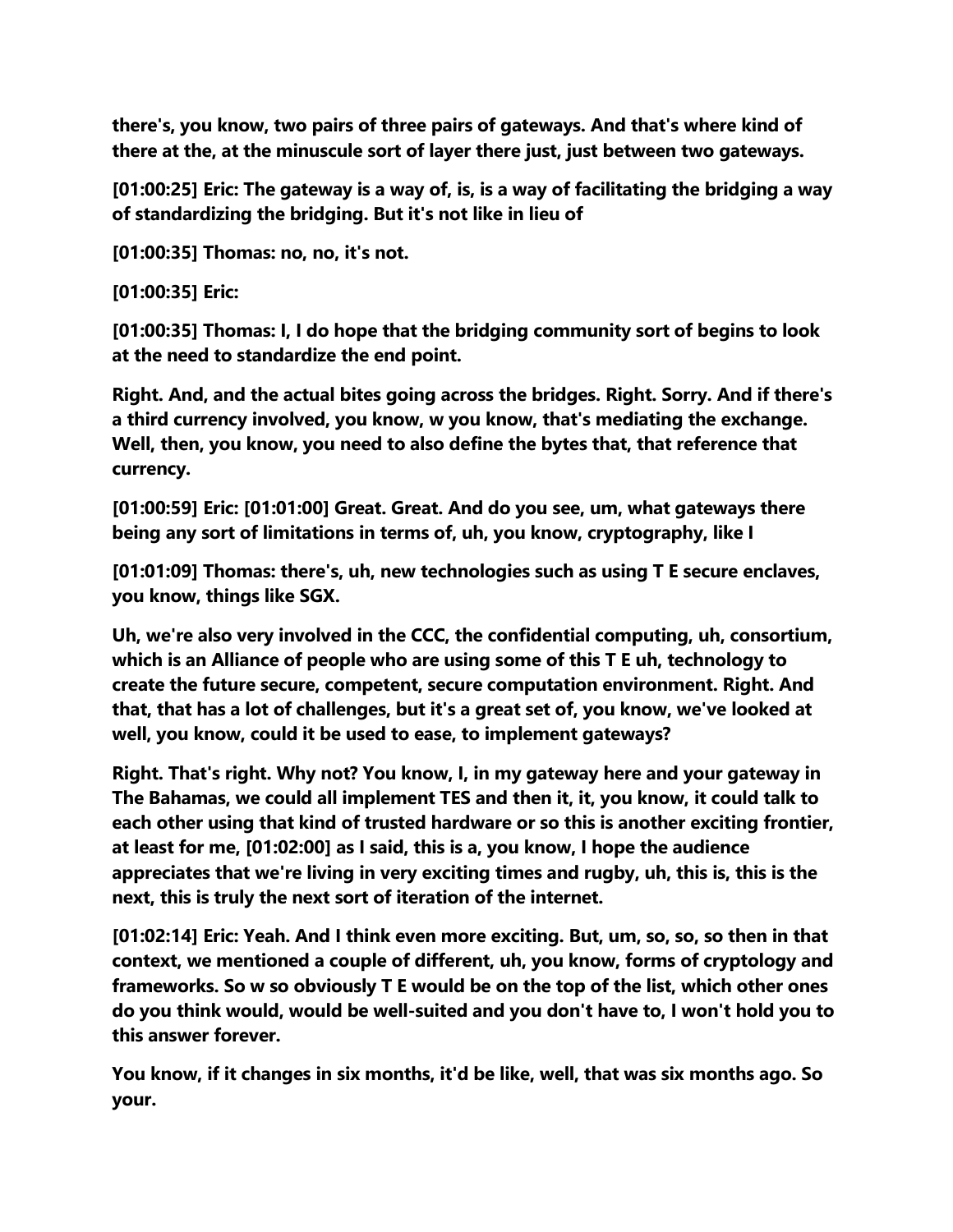**[01:02:43] Thomas: So, so that's an interesting question, because I think as an industry, as a whole, and I'm talking about the, the, the big players that, you know, who, who, particularly people who provide cloud services. So for cloud providers T is offer an interesting technology because now they can [01:03:00] create farms of servers, uh, where your server hardware supports the ease.**

**And, uh, as a, as a, as a sort of grid of these D E bosses, you can essentially expose, uh, you know, trusted computing space to the end-user the customer. Right? And so, um, it's, it's early days. And I think you've seen probably out there in the market, maybe Intel SGX to whatever the version is now to point something it's kind of.**

**Most popular, um, from early, because I think it comes with the high end Intel processors, right? You don't have to buy any special processor, but, and this several competitions is, you know, out there arms got a solution and B has got a solution. Uh, I think for the industry as a whole, uh, they will need to standardize on certain aspects of proving, uh, testing.**

**That your [01:04:00] hardware is a true T so because if, if you are, so here's a good example. So if I was, if I was a biomedical service provider and I have, you know, very sensitive data as CA cancer data for, you know, the, the politicians in Washington, DC, right? Psycho who's got cancer. This is, this is very, very, you know.**

**And so I would like to be able to compute or do data manipulation in a trustworthy space, but before I load my data into your cloud, the claims. This technology you need clap, provide a, you need to be able to give an attestation back to me about the construction, literally the composition of your stack from hardware firmware, all the way up to the, uh, VMs, uh, and the, um, containers that are going to be running inside this execution environment.**

**So we're at the cusp of, of [01:05:00] a fairly complex. Um, technology out there, right? It's, it's one thing to say something about the tech, you know, your infrastructure. It's another thing to be able to prove it sufficiently. Right. Right. And this is another ad we've been active with tricep computing group for like 20 something years, not 21 years.**

**Uh, and the ICF, uh, of all places act two also has a group called, uh, working group called rats, remote attestation working group. That's pretty much the same bunch of guys from the TCG, but it's IETF. So it's an open process. Uh, I invite people to, to, uh, read that. In fact, the just last week, the group just voted the rat's architecture to be an RFC proper.**

**So it's going to be, uh, and the second year and a half, two years to get through this agreement on this architecture only because it is fairly complex. And I think there's a**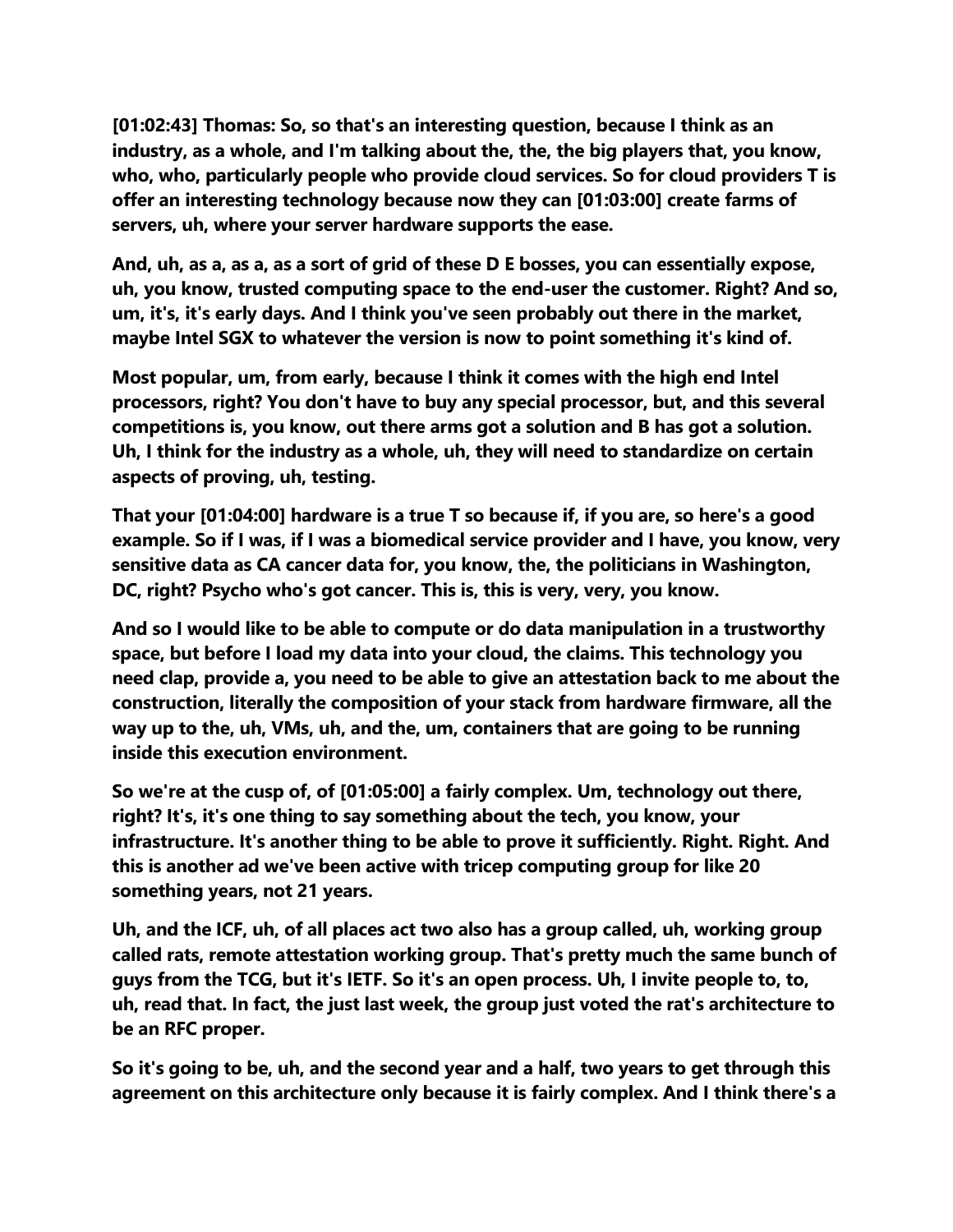**lot of synergy between. RAs [01:06:00] architecture, TCG, you know, secure computing architecture with the whole crypto space, because we see that in the future, it could be that crypto transactions need to be made private.**

**Right. But you need a way to prove safe to the government that yes, this transaction occurred in this infrastructure at this particular point in time. Here's a copy of it at the station that they received from the infrastructure provider cloud provider. And here's my side of the evidence that I loaded up, you know, my side of the transaction to that particular T and vice versa.**

**Right. So again, fairly, fairly complex, fairly interesting and exciting. Right.**

**[01:06:42] Eric: So, so, and, and just to kinda summarize this as I understand it, you know, Presumably any type of encrypted framework, whether it's homomorphic or secure multi-party may make sense in sort of a non standardized wider adoption context, a smaller [01:07:00] closed network, you could do whatever.**

**Right. Uh, but, but if you're thinking in terms of how do we do something, that's going to be more universal. That's going to be more widely adopted. Tee would be, you know, sort of where you'd go first with remote attestations, as opposed to, I mean, homomorphic encryption, it has to be, it all has to be largely closed.**

**[01:07:17] Thomas: And in fact, this is another role for the gateway is that imagine, you know, blockchain be one, all the nodes there, you know, there's a thousand nodes, you know, doing consensus and implementing some T mechanism in hardware. So you can see, you know, people from outside, can't see the, the ledger, the ledger is always perpetually encrypted, but you want to move assets out of that network.**

**Right? So, so this gateway needs to be. Looking in, it needs to participate in this whole private computing space that it can know that there's no double know same rules, no double spending members can't cheat, all that stuff. So it needs to be able to peer into that encrypted space. And then at the same time, [01:08:00] be able to talk to the outside world and move assets across again, with the same acid acid properties, the atomicity properties, right?**

**And this is, this is why the more we look at it, the more we sort of think, well, you know, this gateway construct is sort of the, the smallest unit. It's, it's literally the, you know, right at a Ryder connection about which you can build all sorts of fun stuff, but it needs to have this unit down there. So this is great, you know, great aspect of this gateway is this whole.**

**You know, private blockchain and crypto blockchain, sort of, you know, uh, I, I think it's an upcoming area that's being studied by a lot of people.**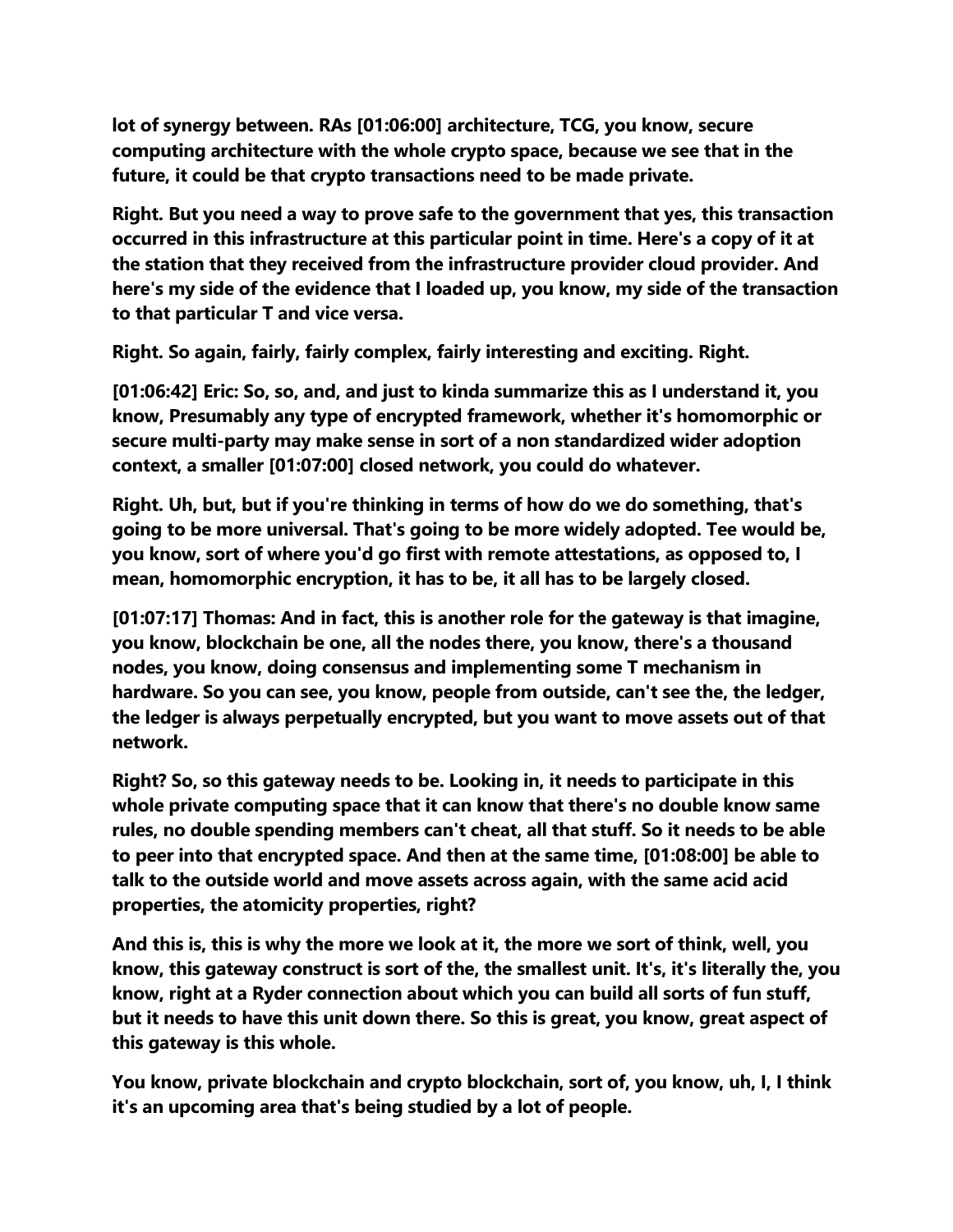**[01:08:42] Eric: Right, right. Well, it's interesting. Cause I mean, it really sort of, you know, I think it's helpful to look at the gateways as sort of functioning within both in sort of a larger, broader, universal context, as well as even an integration with, with individual private networks that might have different crypto crypto graphic properties.**

**[01:08:58] Eric: looking at the, the, [01:09:00] the visa, uh, universal payment channel hub under development, um, could you offer some money? Um, I don't know if you've, I'm sure you've read the paper. You said you spoke to them. What are your thoughts on that and how it, how would you compare and contrast it with some of the work that, that you've been working on?**

**[01:09:20] Thomas: Like the bridging concept. This is a great compliment. So, so, uh, my understanding of the, of the hub model is that in fact it is going to be an, a hub. You know, model and the, and the hub could be something that visa could run as a service. Right. And so we see, you know, let's say you have blockchain, be one that needs to talk to blockchain, be to via this hub.**

**Well, between each of the blockchain and the. You would run a gateway protocol such as ODA app. Right? So underneath of course, there's all the bells and whistles and all the features to non-relevant, uh, meaningful to the hub, uh, and on a, on a [01:10:00] business sort of strategy. I think that's a very smart strategy on the part of visa, because getting the, you know, right now the card payments industry is the industry that interfaces to the end user.**

**Right? Most of us, particularly in developing countries would be using some kind of a card. And of course, there's now on your, on your phone, do you have NFCS and so on? Um, uh, near-field communications, um, you know, chips that allow, you know, your credit card to be stored, right? You can just shop using your phone.**

**Right? So, so, um, for entities who are particularly visa, MasterCard, and so on, who are running card payment rails, Essentially the challenges, what would be their role in the future in this whole sort of, um, decentralized digital currency space? Can they repurpose their rails because they haven't built the rails?**

**What I mean by rails is the, the network that communicates transaction data [01:11:00] from the issue, the point of service terminal, uh, up to the, uh, uh, merchant bank all the way to the issuing bank. So there's this parallel network, you know, that, that in fact, just this delivers transaction data, you know, Thomas went to, you know, stop and shop or, you know, seven 11 and, you know, spend \$20.**

**Well, that, that gets the ride all the way to my issuing bank. Let's say I was a member of, you know, card member, cardholder of bank of America issued cards. So that**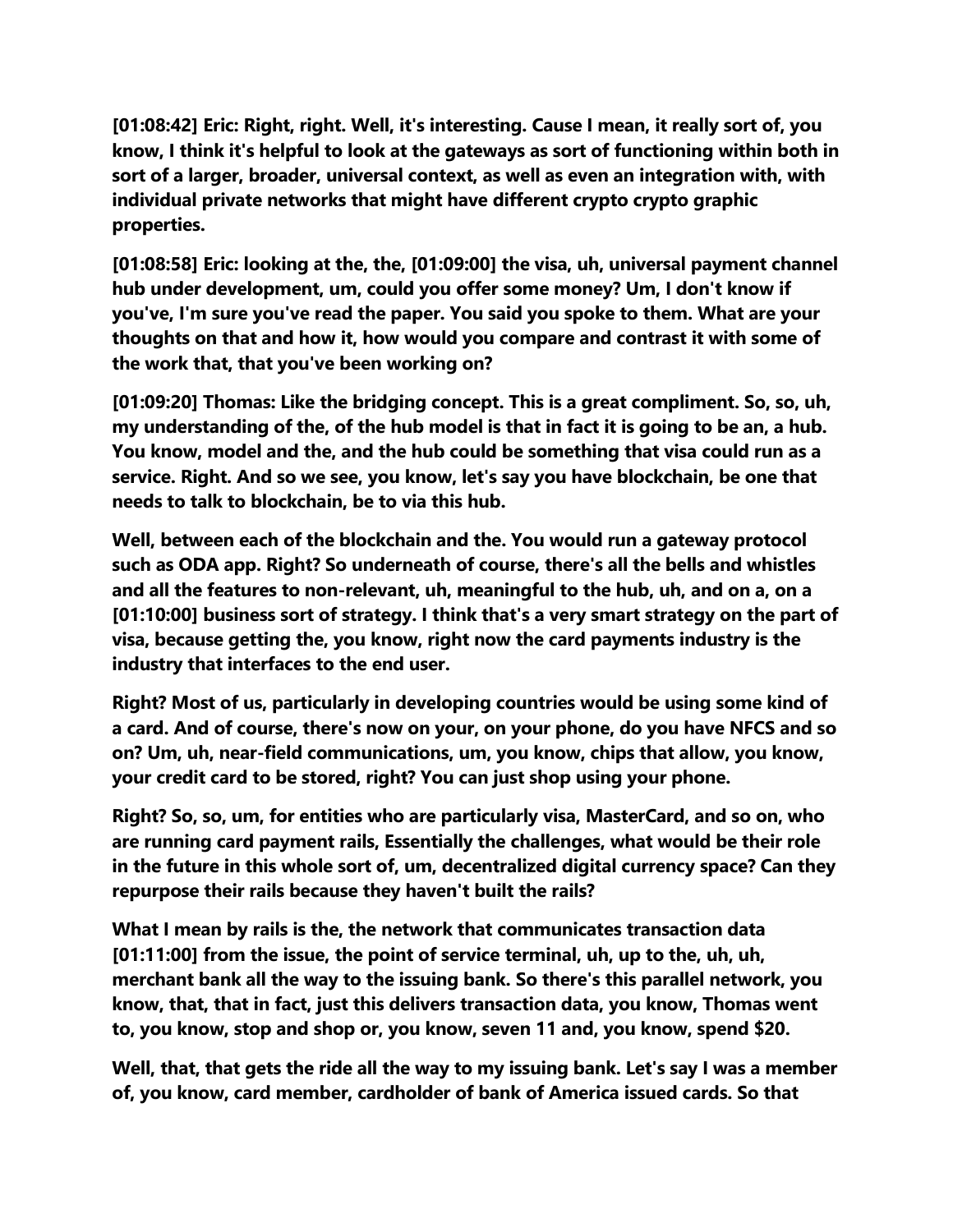**network already exists. So the question for these people, uh, this consortium of companies who own and operate this. What I essentially is a data network.**

**How could they leverage that into this new world of digital currency and tokens and stable coins? And I think the hub model makes sense for people in that space as, as a possible future model. Because because today they are a kind of a hub and spoke, right? The, the merchants, uh, online and the [01:12:00] real world, you know, they're part of service terminal.**

**They talk to a, to a hub already. So it's, it's this, it's this a transferal of the same hub and spoke model, but into the blockchain.**

**[01:12:13] Eric: Right. Um, and I suppose that, that even the adoption is such a hub and spoke model. The UPC is probably a bit of a threat to the, to the banking**

**[01:12:21] Thomas: Yeah. It's so, so we, we like the sound that we've, I've said it several times publicly.**

**I mean, banks are in the business of trust, right? That's what they do. I mean, yeah, there happened to be holding this bits and pieces by and bits. That's called money that I access through my, you know, ATM card and my Tim card can produce pieces of paper. That's called, you know, money, but the majority of my transactions are card.**

**Right. So, so, but I trust that brand. And I think the role for banks in this space is in fact to provide trustworthy services, regardless of how [01:13:00] the assets or currencies are transferred, whether it's point to point, you know, maybe it's using some kind of a surf is a payment rails, or maybe it's a blockchain, right?**

**So it's, it's conceivable that you could replace the surf network with an advanced sort of blockchain based network that does the same thing. Plus, plus. Other stuff. Right, right. That instead of just sending transaction data, maybe it could also be running its own settlement coin, local coin or token. So to all the baskets settled very quickly.**

**So that, so that the people who are familiar with the four corners model of the card payments that the merchant bank and the issuing bank could sell literally in seconds versus having to wait overnight, I think, which is what happens today. Right? So there's a lot of improvements in speed. And at the same time, I mean, the goal is really to reduce costs to the merchants and to the consumers.**

**Right. So, so I think, [01:14:00] I think no banks are going to be around, I think a long time. It's just that they might be doing things different than what they do, you know, traditionally**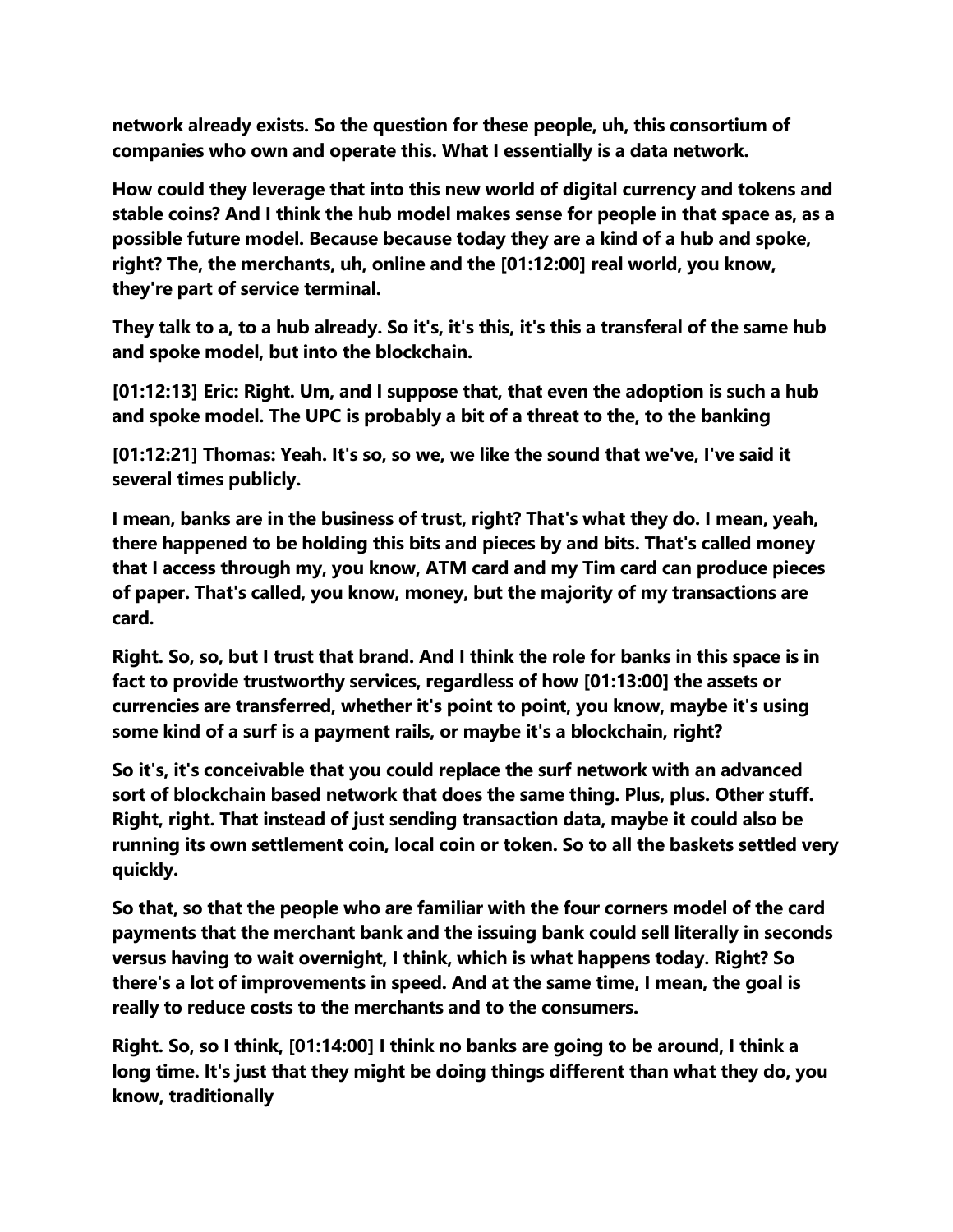**[01:14:09] Eric: for sure, for sure. Do you think, um, like what do you think are some of the biggest challenges to whether it's the UPC model or the gateway model?**

**Like, do you believe that scalability, like the standardization, obviously it facilitates scalability, but where do you see the choke points? Uh, you know, along the road?**

**[01:14:32] Thomas: Hm trade-offs yeah. So, so definitely it's scalability of, of service. Um, another one that's gets rarely discussed is, um, what is the value to the main street economy?**

**So, so, so the CBDC discussion, particularly for commercial banks. So for the wholesale CBDC space, okay. You can, you can improve, you know, the speeds and optimize and so on because it's all commercial banks, right. [01:15:00] And it might provide them with, you know, gains, but for main, for retail, CBDC, you know, um, from, you know, mom and pop people like you and me.**

**There's this technology provide advantages over the cot payments infrastructure. So the needs, you know, if there's no advantage to the end-user and there's no, uh, improvement in the user interaction and user behavior using payments. If I S if I still go through stop and shop or 70 11 and swipe my phone, you know, on top of the pasta terminal, well, there's no change for me.**

**I mean, in fact, I, it's almost like I'm oblivious to whatever happens in the, in the back. Right. What I do care is, is as a consumer, is that, well, you know, uh, my, you know, APR percentage, you know, penalties for late payments is lower if I use this new kind of technology. Right. So things like that matter. So that that's the second [01:16:00] challenge.**

**And I think. Yeah, probably thirdly, is this, um, separation of standardization from, you know, incentivization. So, so let me, let me, this is an earlier point. I mentioned that that, um, a lot of speakers, you know, investors are, um, you know, jumping on this technology just for speculative investment, which is great.**

**Right. But then at the same time, I think, and not enough resources financing and so on are being directed at standardization, which benefits everyone. So again, back in the internet days, um, DARPA, you know, funded the start of the internet, you know, in today's money is several hundreds of millions of dollars.**

**Right. Um, and, but then they have a particular bad, a particular threat in those days, the world had a threat and that was the cold war and that was driving it. Today, we don't really have a threat other than certain big nations in the Asia [01:17:00] Pacific region, you know, challenging the dominance of the us dollar.**